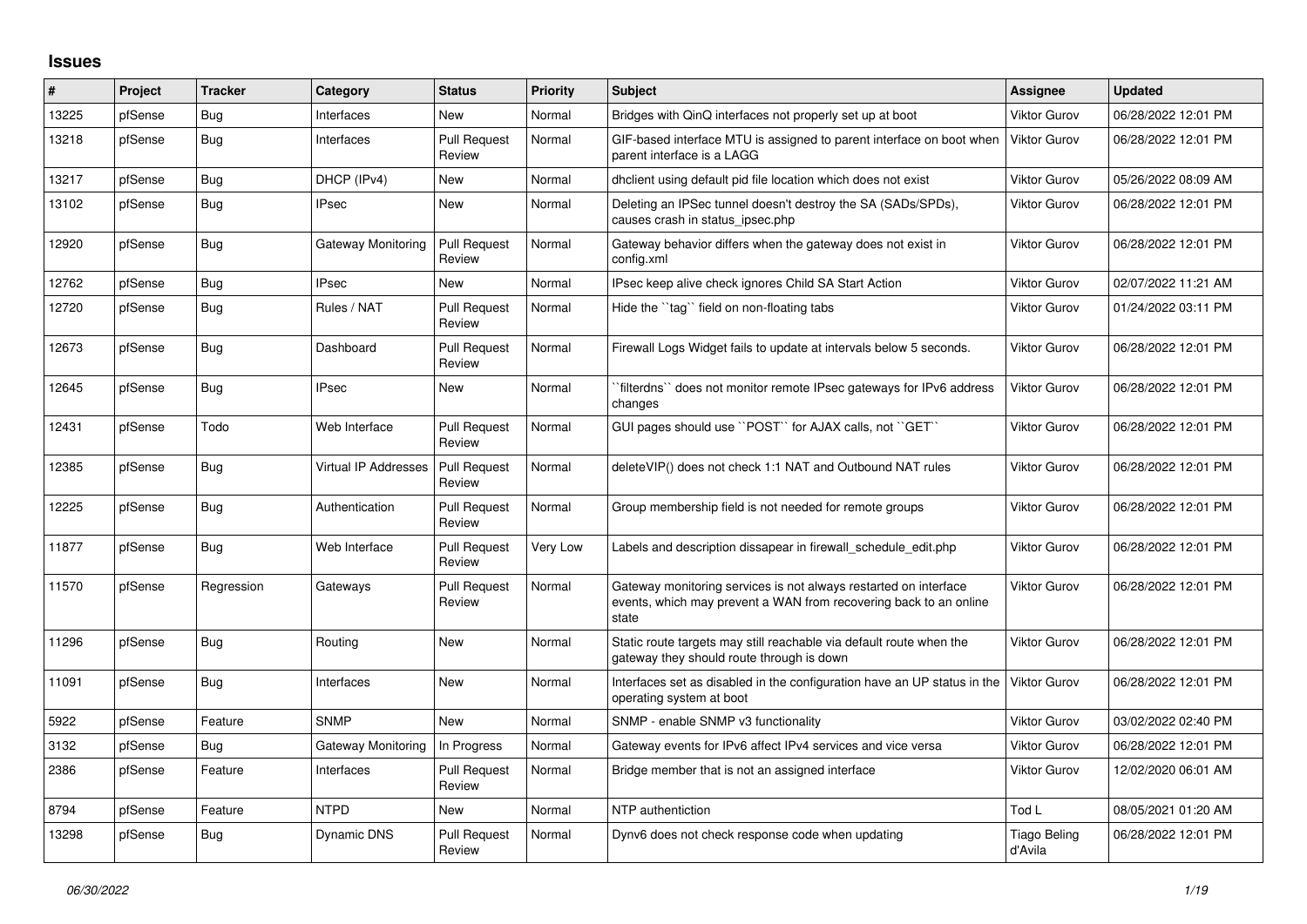| #     | Project | <b>Tracker</b> | Category                | <b>Status</b>                 | <b>Priority</b> | <b>Subject</b>                                                                                              | Assignee              | <b>Updated</b>      |
|-------|---------|----------------|-------------------------|-------------------------------|-----------------|-------------------------------------------------------------------------------------------------------------|-----------------------|---------------------|
| 11352 | pfSense | <b>Bug</b>     | FreeBSD                 | New                           | Low             | CTF types > 2^15 in the pfSense kernel config results in DTrace failing                                     | Scott Long            | 03/17/2021 02:52 AM |
| 8179  | pfSense | <b>Bug</b>     | DHCP (IPv4)             | Feedback                      | Normal          | Incorrect reverse DNS zone in DHCP server config for<br>non-octet-aligned subnet mask                       | Renato Botelho        | 02/09/2022 11:17 PM |
| 13317 | pfSense | Bug            | PHP Interpreter         | Feedback                      | Normal          | 'array filter'' PHP Errors in ''interfaces.inc''                                                            | Reid Linnemann        | 06/29/2022 08:06 AM |
| 13226 | pfSense | <b>Bug</b>     | Captive Portal          | Confirmed                     | Normal          | Captive Portal doesn't disconnect established OpenVPN link                                                  | Reid Linnemann        | 05/30/2022 10:38 AM |
| 13215 | pfSense | Bug            | Captive Portal          | Assigned                      | Normal          | Allowed MAC/IP/Hostname traffic counts for authorized users                                                 | Reid Linnemann        | 05/31/2022 05:31 PM |
| 11545 | pfSense | Regression     | Interfaces              | Feedback                      | Normal          | Primary interface address is not always used when VIPs are present                                          | Reid Linnemann        | 06/28/2022 12:01 PM |
| 9296  | pfSense | Bug            | Aliases / Tables        | Confirmed                     | Low             | Alias content is sometimes incomplete when mixing FQDN and IP<br>address                                    | Reid Linnemann        | 06/18/2022 03:12 PM |
| 1831  | pfSense | Feature        | <b>Captive Portal</b>   | New                           | Normal          | Captive portal IPv6 support                                                                                 | Reid Linnemann        | 06/28/2022 12:01 PM |
| 7216  | pfSense | Feature        | Web Interface           | <b>New</b>                    | Normal          | Allow user to choose date display format                                                                    | <b>Phillip Davis</b>  | 02/02/2018 04:20 PM |
| 4451  | pfSense | <b>Bug</b>     | DHCP (IPv4)             | New                           | Low             | Status DHCP Leases shows double entries for static entries without IP<br>address                            | <b>Phillip Davis</b>  | 05/21/2022 04:55 PM |
| 11498 | pfSense | Feature        | WireGuard               | New                           | Normal          | WireGuard does not pass multicast traffic to peer                                                           | Peter Grehan          | 03/19/2021 10:59 AM |
| 9970  | pfSense | Feature        | <b>Captive Portal</b>   | New                           | Low             | Captive Portal and SAML2 Integration                                                                        | Mauro Braggio         | 10/12/2020 07:39 AM |
| 2693  | pfSense | Feature        | Console Menu            | <b>New</b>                    | Normal          | Allow mapping mapping non-physical interfaces via console                                                   | <b>Mathieu Simon</b>  | 11/27/2012 03:00 PM |
| 13316 | pfSense | Regression     | <b>Operating System</b> | Feedback                      | Normal          | 'vmstat -m'` value for ''temp'' is accounted for incorrectly, resulting in<br>underflows                    | <b>Mateusz Guzik</b>  | 06/29/2022 10:01 AM |
| 13014 | pfSense | <b>Bug</b>     | <b>IPsec</b>            | <b>New</b>                    | Normal          | Charon.vici can get in a bad state                                                                          | <b>Mateusz Guzik</b>  | 06/28/2022 12:01 PM |
| 12849 | pfSense | Bug            | <b>Operating System</b> | New                           | Normal          | pfsync kernel crash on reboot                                                                               | Mateusz Guzik         | 02/22/2022 02:02 PM |
| 12547 | pfSense | Bug            | <b>Operating System</b> | Feedback                      | Normal          | unsheduled system reboot/crash                                                                              | Mateusz Guzik         | 12/01/2021 01:20 PM |
| 12144 | pfSense | <b>Bug</b>     | <b>Operating System</b> | In Progress                   | Normal          | Bug in "df -t" filtering if two filesystems use the same mountpoint                                         | <b>Mateusz Guzik</b>  | 09/10/2021 10:07 AM |
| 12079 | pfSense | <b>Bug</b>     | <b>IGMP Proxy</b>       | New                           | Normal          | IGMPProxy: kernel panic, Sleeping thread owns a non-sleepable lock                                          | Mateusz Guzik         | 06/28/2022 12:01 PM |
| 9349  | pfSense | <b>Bug</b>     | IPsec                   | Confirmed                     | Normal          | IPSec service start/stop/restart fails after settings change                                                | Markus<br>Stockhausen | 10/30/2020 01:33 PM |
| 13243 | pfSense | <b>Bug</b>     | OpenVPN                 | <b>Pull Request</b><br>Review | Normal          | OpenVPN status for multi-user VPN shows info icon to display<br>RADIUS rules when there are none to display | Marcos<br>Mendoza     | 06/28/2022 12:01 PM |
| 13094 | pfSense | Feature        | Packet Capture          | <b>Pull Request</b><br>Review | Normal          | Allow packet capture filtering in tagged packets                                                            | Marcos<br>Mendoza     | 04/24/2022 06:06 PM |
| 7996  | pfSense | <b>Bug</b>     | Web Interface           | <b>Pull Request</b><br>Review | Very Low        | Unnecessary link tag in login page                                                                          | Marcos<br>Mendoza     | 06/28/2022 12:01 PM |
| 12495 | pfSense | Feature        | Dynamic DNS             | <b>Pull Request</b><br>Review | Normal          | DynDNS: add deSEC IPv4&v6 simultaneos update                                                                | Lukas Wiest           | 11/01/2021 08:53 AM |
| 12494 | pfSense | Feature        | Dynamic DNS             | <b>Pull Request</b><br>Review | Normal          | DynDNS: make simultaneous update of IP and LegacyIP possible                                                | Lukas Wiest           | 11/01/2021 08:52 AM |
| 10904 | pfSense | Feature        | <b>DHCP Relay</b>       | <b>Pull Request</b><br>Review | Normal          | Support vti interfaces in dhcrelay                                                                          | Luiz Souza            | 10/12/2020 07:35 AM |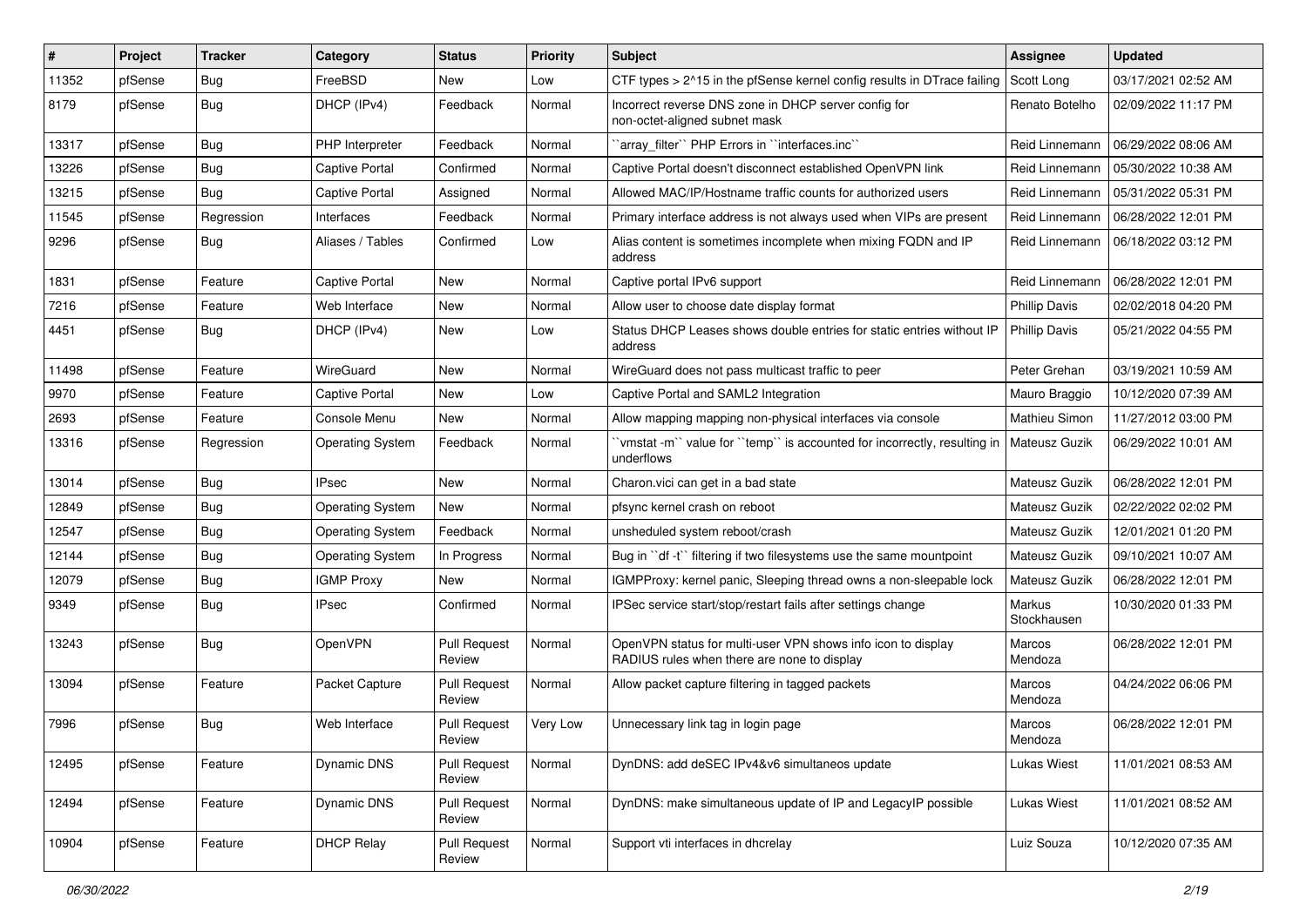| #     | Project | <b>Tracker</b> | Category                            | <b>Status</b>                 | <b>Priority</b> | <b>Subject</b>                                                                                      | Assignee     | <b>Updated</b>      |
|-------|---------|----------------|-------------------------------------|-------------------------------|-----------------|-----------------------------------------------------------------------------------------------------|--------------|---------------------|
| 10875 | pfSense | <b>Bug</b>     | Gateways                            | New                           | Normal          | PPP periodic reset does not fully restore gateway group round-robin<br>functionality                | Luiz Souza   | 11/05/2020 07:44 AM |
| 10708 | pfSense | Bug            | Upgrade                             | New                           | Normal          | ZFS bootpool boot symlink issue                                                                     | Luiz Souza   | 03/08/2021 07:03 AM |
| 9123  | pfSense | <b>Bug</b>     | Interfaces                          | Feedback                      | Very High       | Adding/configuring vlan on ixl-devices causes ag add macvlan err<br>$-53$ , aq error 14             | Luiz Souza   | 05/16/2022 07:57 AM |
| 8964  | pfSense | Bug            | <b>IPsec</b>                        | New                           | High            | IPsec async cryptography advanced setting - TCP traffic not passing<br>through                      | Luiz Souza   | 12/08/2020 12:09 PM |
| 8815  | pfSense | <b>Bug</b>     | Interfaces                          | New                           | Normal          | IP addresses are removed from interfaces when link is lost and either<br>IPv4 or IPv6 is dynamic    | Luiz Souza   | 07/21/2021 07:49 AM |
| 8611  | pfSense | <b>Bug</b>     | Interfaces                          | In Progress                   | Normal          | unable to receive IPv6 RA's on SG-1000, default route lost                                          | Luiz Souza   | 02/01/2021 03:31 PM |
| 8324  | pfSense | <b>Bug</b>     | Hardware / Drivers                  | New                           | Normal          | bxe cards require promisc for OSPF                                                                  | Luiz Souza   | 05/25/2020 03:19 PM |
| 8192  | pfSense | <b>Bug</b>     | Gateway Monitoring                  | New                           | Low             | dpinger - Change in ISP link-local IPv6 address drops connectivity                                  | Luiz Souza   | 11/05/2020 07:31 AM |
| 8100  | pfSense | Bug            | CARP                                | New                           | Normal          | pfsync Initially Deletes States on Primary for Connections Established<br>through Secondary         | Luiz Souza   | 02/08/2022 12:59 PM |
| 8013  | pfSense | Bug            | IPsec                               | New                           | Normal          | IPsec MSS clamping value shared for IPv4 and IPv6                                                   | Luiz Souza   | 10/28/2021 01:37 PM |
| 7389  | pfSense | <b>Bug</b>     | Traffic Shaper<br>(Limiters)        | In Progress                   | Normal          | Limiter does not work with transparent proxy                                                        | Luiz Souza   | 02/01/2021 03:31 PM |
| 7235  | pfSense | <b>Bug</b>     | IPsec                               | <b>New</b>                    | Normal          | 4860 has not got significant IPsec performance rising with enabled HW   Luiz Souza<br>acceleration  |              | 12/18/2021 04:32 PM |
| 7212  | pfSense | Feature        | Hardware / Drivers                  | <b>New</b>                    | Normal          | Provide Driver for SG-1000 Crypto Accelerator                                                       | Luiz Souza   | 08/20/2019 08:46 AM |
| 6333  | pfSense | <b>Bug</b>     | <b>Gateway Monitoring</b>           | Confirmed                     | Normal          | Bootup starts/restarts dpinger multiple times                                                       | Luiz Souza   | 11/16/2020 01:11 PM |
| 6295  | pfSense | <b>Bug</b>     | <b>Traffic Shaper</b><br>(Limiters) | <b>New</b>                    | Normal          | Crash upon applying CODELQ to untagged parent interface when also<br>applied to daughter VLAN       | Luiz Souza   | 08/20/2019 02:44 PM |
| 6220  | pfSense | <b>Bug</b>     | <b>Operating System</b>             | Confirmed                     | Normal          | state mismatch with host-initiated traffic matching binat to IP not locally<br>assigned             | Luiz Souza   | 06/08/2016 09:23 AM |
| 4796  | pfSense | Feature        | Routing                             | New                           | Normal          | Support Multiple FIBs in pfSense                                                                    | Luiz Souza   | 09/22/2017 12:12 AM |
| 4479  | pfSense | <b>Bug</b>     | <b>Operating System</b>             | New                           | Normal          | Firewall rules won't match GRE interface after applying IPSEC<br>transport encryption on GRE tunnel | Luiz Souza   | 08/20/2021 08:46 AM |
| 4406  | pfSense | <b>Bug</b>     | <b>Operating System</b>             | Confirmed                     | Normal          | ALTQ problems with wireless cloned interfaces                                                       | Luiz Souza   | 11/19/2015 12:06 AM |
| 4405  | pfSense | Feature        | <b>Traffic Shaper</b><br>(ALTQ)     | In Progress                   | Normal          | Traffic shaping doesn't work when applied to a bridge interface                                     | Luiz Souza   | 02/09/2021 12:05 PM |
| 4298  | pfSense | Bug            | <b>SNMP</b>                         | Assigned                      | Very Low        | Excessive errors from snmpd                                                                         | Luiz Souza   | 09/13/2020 08:21 AM |
| 3824  | pfSense | Bug            | <b>Traffic Shaper</b><br>(Limiters) | Confirmed                     | Normal          | Limiters on bridge break traffic outside locally-configured IP subnets                              | Luiz Souza   | 11/03/2016 07:16 PM |
| 1819  | pfSense | Bug            | <b>DNS Resolver</b>                 | New                           | Normal          | DNS Resolver Not Registering DHCP Server Specified Domain Name                                      | Luiz Souza   | 04/28/2022 01:53 PM |
| 13303 | pfSense | <b>Bug</b>     | Dynamic DNS                         | <b>Pull Request</b><br>Review | Normal          | DynDNS - DNSExit no longer working                                                                  | Koen Zomers  | 06/28/2022 12:01 PM |
| 6742  | pfSense | Feature        | Authentication                      | New                           | Normal          | OAuth2 authentication for OpenVPN (and for FreeRadius)                                              | Jim Thompson | 10/19/2020 09:19 AM |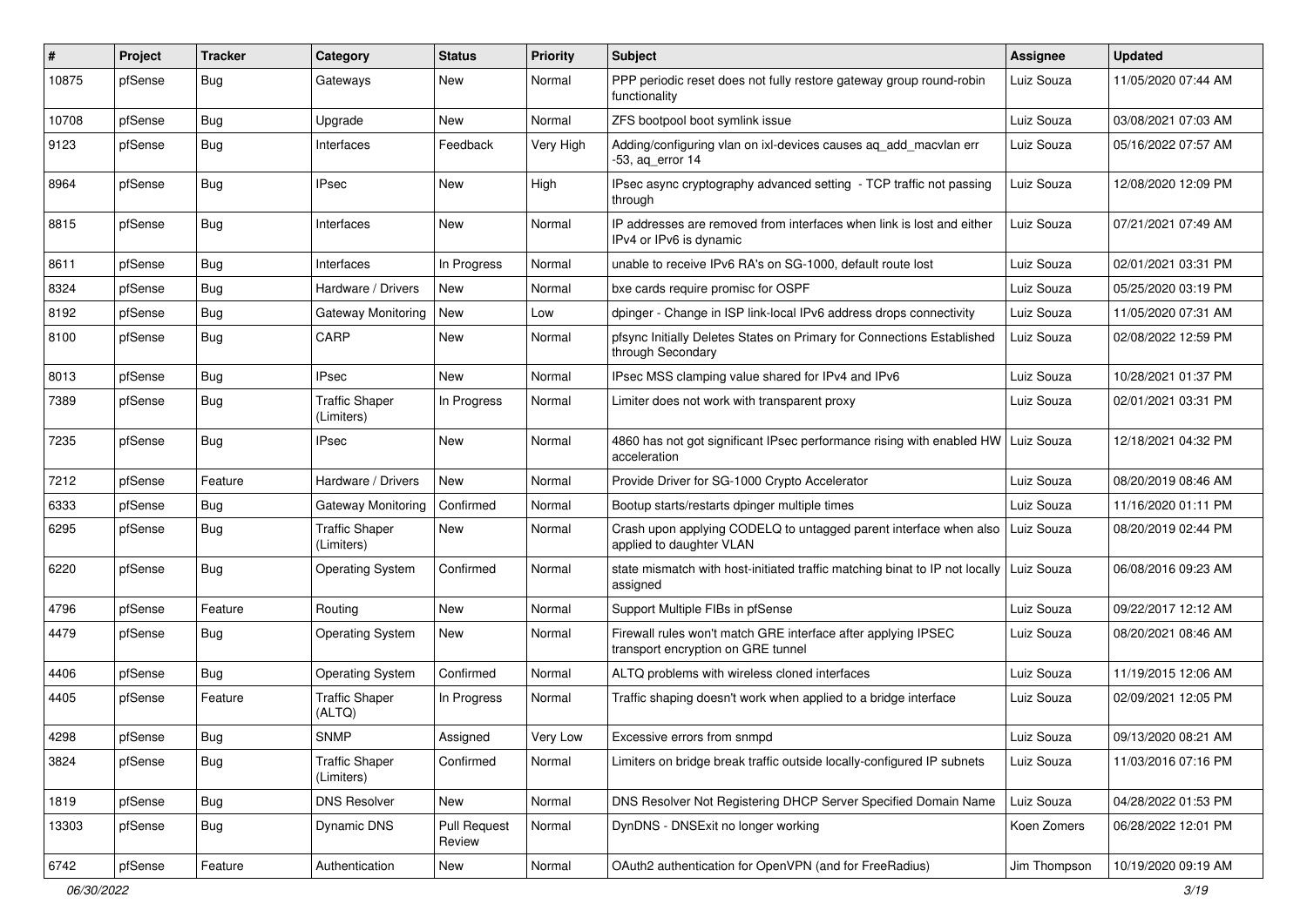| #     | Project | <b>Tracker</b> | Category                | <b>Status</b>                 | <b>Priority</b> | <b>Subject</b>                                                                                                                              | <b>Assignee</b> | <b>Updated</b>      |
|-------|---------|----------------|-------------------------|-------------------------------|-----------------|---------------------------------------------------------------------------------------------------------------------------------------------|-----------------|---------------------|
| 5616  | pfSense | Feature        | Wireless                | New                           | Normal          | <b>Incorrect Wireless Channel</b>                                                                                                           | Jim Thompson    | 10/09/2016 03:33 PM |
| 4632  | pfSense | Feature        | <b>Operating System</b> | New                           | Normal          | Support for Multipath TCP (MPTCP)                                                                                                           | Jim Thompson    | 03/01/2022 05:39 AM |
| 3377  | pfSense | Feature        | Captive Portal          | New                           | Normal          | OAuth2 authentication in captive portal                                                                                                     | Jim Thompson    | 10/19/2020 09:13 AM |
| 13318 | pfSense | <b>Bug</b>     | Web Interface           | Feedback                      | Low             | NDP Table not showing hostname                                                                                                              | Jim Pingle      | 06/29/2022 12:16 PM |
| 13310 | pfSense | <b>Bug</b>     | Rules / NAT             | Feedback                      | Normal          | Each line in the NPt destination IPv6 prefix list also contains the<br>network of the previous line when multiple choices are present       | Jim Pingle      | 06/28/2022 12:01 PM |
| 13272 | pfSense | Bug            | Captive Portal          | <b>Pull Request</b><br>Review | Very Low        | Voucher CSV output has leading space before voucher code                                                                                    | Jim Pingle      | 06/28/2022 12:01 PM |
| 13258 | pfSense | Bug            | Console Menu            | <b>Pull Request</b><br>Review | Low             | secret menu option 100                                                                                                                      | Jim Pingle      | 06/28/2022 12:01 PM |
| 13250 | pfSense | Todo           | DHCP (IPv4)             | New                           | Very Low        | Clean up DHCP Server option language                                                                                                        | Jim Pingle      | 06/28/2022 12:01 PM |
| 13245 | pfSense | Feature        | Aliases / Tables        | <b>Pull Request</b><br>Review | Normal          | Type column on Alias lists                                                                                                                  | Jim Pingle      | 06/28/2022 12:01 PM |
| 13240 | pfSense | Bug            | Rules / NAT             | New                           | Normal          | User is forced to pick an NPt destination IPv6 prefix length even when<br>choosing a drop-down entry which contains a defined prefix length | Jim Pingle      | 06/28/2022 12:01 PM |
| 13228 | pfSense | Bug            | Interfaces              | New                           | Normal          | Recovering interface gateway may not be added back into gateway<br>groups and rules when expected                                           | Jim Pingle      | 06/29/2022 04:31 PM |
| 13132 | pfSense | Bug            | Backup / Restore        | New                           | Normal          | Two SSHDATA Sections in Restored Config Breaks Unit                                                                                         | Jim Pingle      | 06/29/2022 07:53 AM |
| 13090 | pfSense | Bug            | OpenVPN                 | <b>New</b>                    | Normal          | OpenVPN: do not use legacy deprecated netbios settings                                                                                      | Jim Pingle      | 04/22/2022 11:19 AM |
| 13089 | pfSense | <b>Bug</b>     | OpenVPN                 | New                           | Normal          | OpenVPN: fix some netbios options were preserved even if teh<br>Netbios option was unchecked                                                | Jim Pingle      | 04/22/2022 11:06 AM |
| 13088 | pfSense | Bug            | OpenVPN                 | New                           | Normal          | OpenVPN Client Overrides: properly hide/show form fields                                                                                    | Jim Pingle      | 06/08/2022 09:15 AM |
| 13085 | pfSense | Feature        | OpenVPN                 | <b>Pull Request</b><br>Review | Normal          | OpenVPN: expose NBDD servers in GUI + fix GUI bugs                                                                                          | Jim Pingle      | 04/22/2022 11:09 AM |
| 13054 | pfSense | Feature        | Package System          | New                           | Normal          | Package plugin hook for web server configuration stanzas                                                                                    | Jim Pingle      | 04/12/2022 03:04 PM |
| 12942 | pfSense | <b>Bug</b>     | Gateways                | New                           | Normal          | Code to kill states for old gateway when reconnecting an interface is<br>incorrect                                                          | Jim Pingle      | 06/28/2022 12:01 PM |
| 12863 | pfSense | Feature        | Authentication          | New                           | Very Low        | dynamically tune sha512crypt rounds                                                                                                         | Jim Pingle      | 03/19/2022 12:53 PM |
| 12811 | pfSense | Bug            | Gateway Monitoring      | New                           | Normal          | Services are not restarted when PPP interfaces connect                                                                                      | Jim Pingle      | 06/30/2022 03:18 AM |
| 12549 | pfSense | Regression     | IPsec                   | New                           | Normal          | Per-user Mobile IPsec settings are not applied to connecting mobile<br>clients                                                              | Jim Pingle      | 06/28/2022 12:01 PM |
| 12335 | pfSense | Bug            | <b>IPsec</b>            | New                           | Normal          | IPsec DNS inefficiency                                                                                                                      | Jim Pingle      | 06/28/2022 12:01 PM |
| 11539 | pfSense | <b>Bug</b>     | IPsec                   | Feedback                      | Normal          | Mobile IPsec "split include" value of 0.0.0.0/0 causes some clients to<br>fail                                                              | Jim Pingle      | 06/28/2022 12:01 PM |
| 9889  | pfSense | Bug            | Certificates            | New                           | Very Low        | CRL check for Intermediate CA CRLs fails                                                                                                    | Jim Pingle      | 11/08/2019 11:03 AM |
| 8380  | pfSense | Bug            | OpenVPN                 | New                           | Normal          | OpenVPN RADIUS password length is not constant                                                                                              | Jim Pingle      | 07/17/2020 11:46 AM |
| 7248  | pfSense | Feature        | IPsec                   | New                           | Normal          | Web UI for IPSec settings should warn about poor security choices                                                                           | Jim Pingle      | 10/31/2019 12:15 PM |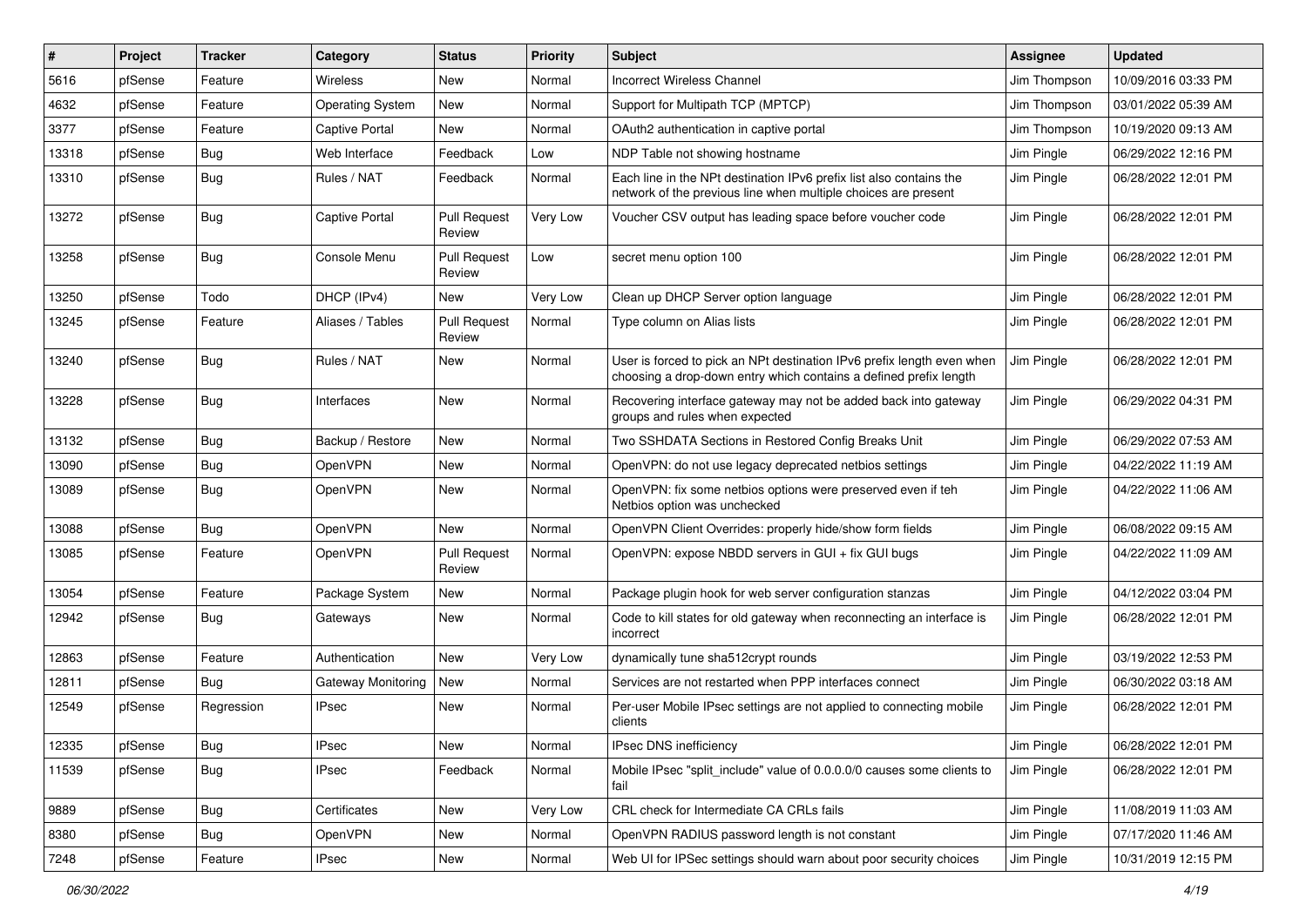| #     | Project | <b>Tracker</b> | Category                            | <b>Status</b> | <b>Priority</b> | <b>Subject</b>                                                                                                         | Assignee               | <b>Updated</b>      |
|-------|---------|----------------|-------------------------------------|---------------|-----------------|------------------------------------------------------------------------------------------------------------------------|------------------------|---------------------|
| 6624  | pfSense | Bug            | <b>IPsec</b>                        | Confirmed     | Normal          | changes in IPsec config should down the connection                                                                     | Jim Pingle             | 08/02/2021 12:08 PM |
| 6569  | pfSense | Feature        | <b>NTPD</b>                         | New           | Normal          | Support Rockwell ZODIAC binary protocol (Jupiter receiver) for high<br>precision                                       | Jim Pingle             | 07/18/2016 11:45 AM |
| 1979  | pfSense | Feature        | Aliases / Tables                    | New           | Normal          | Add some default read-only system aliases                                                                              | Jim Pingle             | 08/21/2019 11:01 AM |
| 84    | pfSense | Feature        | Web Interface                       | New           | Low             | Nightly Filter Summary E-Mail                                                                                          | Jim Pingle             | 04/03/2010 06:22 PM |
| 10892 | pfSense | <b>Bug</b>     | Rules / NAT                         | New           | Low             | Large number of VLAN/LANs make floating rules are to read                                                              | <b>Jared Dillard</b>   | 02/01/2021 03:29 PM |
| 8349  | pfSense | Feature        | <b>Traffic Graphs</b>               | <b>New</b>    | Normal          | Show the actual numerical information (upload/download speeds) in<br>the traffic graph dashboard widget                | <b>Jared Dillard</b>   | 02/28/2018 09:42 AM |
| 8274  | pfSense | Feature        | <b>Traffic Graphs</b>               | New           | Normal          | Reverse Inverse Traffic Graph View                                                                                     | <b>Jared Dillard</b>   | 08/14/2019 10:31 AM |
| 7400  | pfSense | Bug            | <b>Traffic Graphs</b>               | Assigned      | Normal          | Traffic Graphs show bad data on 2.3.3 1                                                                                | Jared Dillard          | 12/31/2021 05:47 PM |
| 7398  | pfSense | Feature        | <b>Traffic Graphs</b>               | Assigned      | Normal          | Show average value of bandwidth in/out on Dashboard trafic graph                                                       | Jared Dillard          | 08/21/2019 08:56 AM |
| 7387  | pfSense | Bug            | Dashboard                           | <b>New</b>    | Low             | New Traffic Graph in dashboard resets inverted view to normal view                                                     | <b>Jared Dillard</b>   | 12/11/2021 08:14 PM |
| 6727  | pfSense | Todo           | Web Interface                       | <b>New</b>    | Very Low        | Missing file apple-touch-icon-precomposed.png?                                                                         | <b>Jared Dillard</b>   | 08/18/2016 02:10 PM |
| 6697  | pfSense | Todo           | Web Interface                       | New           | Low             | White squares around the numeric values in the Status / Queues page                                                    | <b>Jared Dillard</b>   | 08/15/2016 03:19 AM |
| 6696  | pfSense | <b>Bug</b>     | <b>Traffic Shaper</b><br>(ALTQ)     | New           | Low             | Add configure link to Status > Queues error message if traffic shaping<br>not configured                               | <b>Jared Dillard</b>   | 08/21/2019 08:55 AM |
| 6026  | pfSense | <b>Bug</b>     | Rules / NAT                         | New           | Low             | webinterface, firewall rules, wrapping of columns or visible<br>(horizontal) scrollbar needed when contents doesnt fit | <b>Jared Dillard</b>   | 08/20/2019 03:40 PM |
| 5480  | pfSense | Todo           | Web Interface                       | <b>New</b>    | Low             | inconsistent display of default values in fields                                                                       | <b>Jared Dillard</b>   | 03/01/2016 04:59 PM |
| 5367  | pfSense | Bug            | Web Interface                       | New           | Normal          | Safari repeatedly tries to reload dashboard                                                                            | <b>Jared Dillard</b>   | 08/22/2016 11:08 AM |
| 1675  | pfSense | <b>Bug</b>     | <b>Captive Portal</b>               | <b>New</b>    | Normal          | Captive portal logout problems with pop-up blockers.                                                                   | <b>Jared Dillard</b>   | 03/28/2016 01:37 PM |
| 6993  | pfSense | <b>Bug</b>     | OpenVPN                             | <b>New</b>    | Normal          | OpenVPN status error during CARP state transition                                                                      | James Webb             | 12/31/2021 05:44 PM |
| 8072  | pfSense | <b>Bug</b>     | <b>Traffic Shaper</b><br>(Limiters) | New           | Normal          | Limiter / Queue mask issues?                                                                                           | Ivor Kreso             | 11/08/2017 07:56 PM |
| 6167  | pfSense | Bug            | <b>IPsec</b>                        | Confirmed     | Normal          | IPsec IPComp not working                                                                                               | George<br>Neville-Neil | 09/22/2020 06:07 PM |
| 6873  | pfSense | <b>Bug</b>     | DHCP (IPv6)                         | <b>New</b>    | Low             | radvd - Too many addresses in RDNSS section when previously using<br>DHCP <sub>v6</sub>                                | Dominic<br>McKeown     | 06/06/2018 10:45 AM |
| 8309  | pfSense | Feature        | Hardware / Drivers                  | New           | Normal          | Include apuled driver to add support for LEDs on PC Engines APU<br>boards                                              | Darryn Storm           | 08/20/2019 08:47 AM |
| 12715 | pfSense | <b>Bug</b>     | Authentication                      | New           | Normal          | Long system startup time when LDAP is configured and unavailable<br>during startup.                                    | Christian<br>McDonald  | 01/24/2022 05:50 AM |
| 13093 | pfSense | <b>Bug</b>     | Authentication                      | In Progress   | Normal          | LDAP authentication fails with extended query and RFC2307 group<br>lookups enabled                                     | Chris Linstruth        | 06/28/2022 06:09 PM |
| 12782 | pfSense | Todo           | Build / Release                     | New           | Normal          | Disable compatibility flag                                                                                             | <b>Brad Davis</b>      | 06/28/2022 12:01 PM |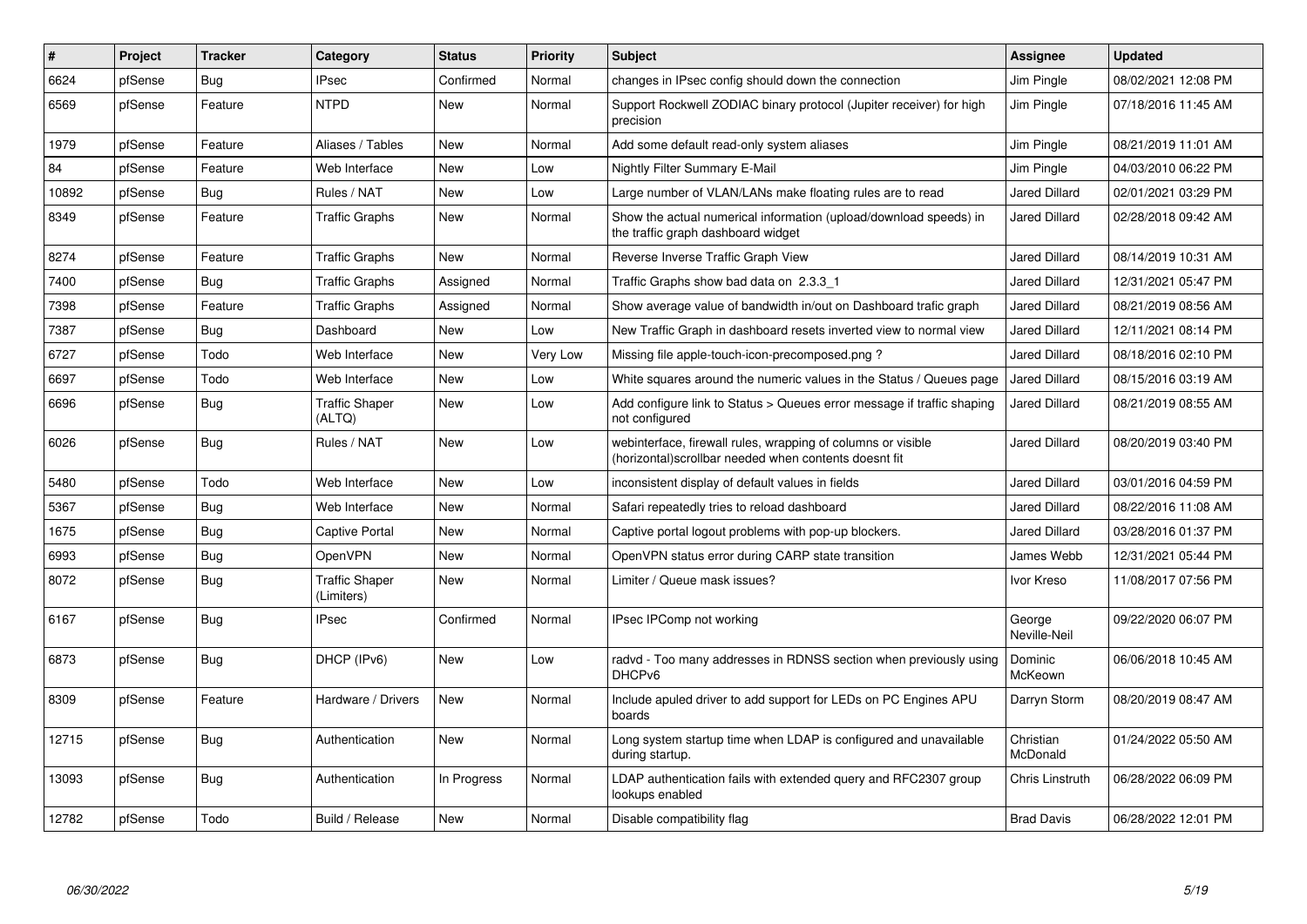| #     | Project | <b>Tracker</b> | Category                        | <b>Status</b>                 | <b>Priority</b> | <b>Subject</b>                                                                                  | <b>Assignee</b>                       | <b>Updated</b>      |
|-------|---------|----------------|---------------------------------|-------------------------------|-----------------|-------------------------------------------------------------------------------------------------|---------------------------------------|---------------------|
| 10199 | pfSense | Todo           | Translations                    | New                           | Very Low        | Improve Spanish translation interface                                                           | Aluisco Miguel<br>Ricardo<br>Mastrapa | 01/22/2020 09:22 AM |
| 13322 | pfSense | Feature        | <b>Diagnostics</b>              | New                           | Low             | Define Packet Capture Protocol                                                                  |                                       | 06/30/2022 06:45 AM |
| 13321 | pfSense | <b>Bug</b>     | DHCP (IPv4)                     | <b>Pull Request</b><br>Review | Normal          | dhcpleases handles duplicate hostnames incorrectly                                              |                                       | 06/30/2022 07:06 AM |
| 13307 | pfSense | Bug            | <b>PPP</b> Interfaces           | <b>New</b>                    | High            | PPP interface custom reset date/time Hour and Minute fields do not<br>properly handle "0" value |                                       | 06/28/2022 12:01 PM |
| 13305 | pfSense | Feature        | Certificates                    | New                           | Normal          | Certificate Revocation page should show expiration date                                         |                                       | 06/27/2022 10:26 AM |
| 13304 | pfSense | Feature        | <b>Traffic Shaper</b><br>(ALTQ) | <b>Pull Request</b><br>Review | Normal          | Add Broadcom Netextreme II (bxe) to the altg capable check                                      |                                       | 06/28/2022 12:01 PM |
| 13297 | pfSense | Feature        | Routing                         | New                           | Normal          | Support for Gateway Groups as Static Route destinations                                         |                                       | 06/24/2022 07:41 AM |
| 13296 | pfSense | Feature        | DHCP (IPv6)                     | New                           | Normal          | Add support for DHCP6 OPTION_PD_EXCLUDE (RFC 6603)                                              |                                       | 06/24/2022 10:10 PM |
| 13295 | pfSense | Bug            | Gateway Monitoring              | <b>Pull Request</b><br>Review | Normal          | Incorrect function parameters for "get_dpinger_status()" call in<br>'awlb.inc                   |                                       | 06/28/2022 12:01 PM |
| 13294 | pfSense | Feature        | Gateways                        | <b>New</b>                    | Low             | Change gateway name                                                                             |                                       | 06/22/2022 06:07 PM |
| 13293 | pfSense | Feature        | OpenVPN                         | New                           | Normal          | Option to set auth-gen-token in OpenVPN GUI                                                     |                                       | 06/21/2022 02:35 PM |
| 13290 | pfSense | Regression     | Captive Portal                  | Feedback                      | Normal          | Error "dummynet: bad switch 21!" with Captive Portals and Limiters<br>active                    |                                       | 06/30/2022 08:06 AM |
| 13289 | pfSense | <b>Bug</b>     | Backup / Restore                | New                           | Low             | Attempting to restore a 0 byte "config.xml" prints an error that the file<br>cannot be read     |                                       | 06/28/2022 12:01 PM |
| 13288 | pfSense | Bug            | Configuration<br>Backend        | <b>New</b>                    | Normal          | Encode FreeRADIUS Custom Options                                                                |                                       | 06/20/2022 10:36 AM |
| 13287 | pfSense | Feature        | Configuration<br>Backend        | <b>New</b>                    | Normal          | Encode OpenVPN Custom Options                                                                   |                                       | 06/20/2022 10:33 AM |
| 13280 | pfSense | Bug            | Unknown                         | New                           | Normal          | Entries duplicated in /boot/loader.conf                                                         |                                       | 06/19/2022 11:11 AM |
| 13279 | pfSense | <b>Bug</b>     | Interfaces                      | New                           | Normal          | DHCP config override affects Gateway installation.                                              |                                       | 06/17/2022 07:25 AM |
| 13277 | pfSense | <b>Bug</b>     | <b>IGMP Proxy</b>               | New                           | Normal          | IGMP Proxy webConfigurator Page Always Produces Error                                           |                                       | 06/16/2022 07:50 PM |
| 13276 | pfSense | <b>Bug</b>     | <b>IGMP Proxy</b>               | New                           | Normal          | IGMP Proxy Error Message for Logging Links to System Log Instead<br>of Routing Log              |                                       | 06/16/2022 07:48 PM |
| 13273 | pfSense | <b>Bug</b>     | DHCP (IPv4)                     | New                           | Normal          | dhclient can use conflicting recorded leases                                                    |                                       | 06/14/2022 11:07 AM |
| 13268 | pfSense | Todo           | Console Menu                    | Ready To Test   Normal        |                 | columns don't align nicely in console with medium-long interface<br>names                       |                                       | 06/12/2022 10:32 PM |
| 13267 | pfSense | <b>Bug</b>     | OpenVPN                         | New                           | Normal          | dpinger continues to run on OpenVPN gateway after OpenVPN<br>service is stopped.                |                                       | 06/12/2022 02:49 PM |
| 13264 | pfSense | Feature        | <b>IPsec</b>                    | New                           | Normal          | IPSec Phase2 select multiple PFS key groups                                                     |                                       | 06/10/2022 04:29 PM |
| 13263 | pfSense | <b>Bug</b>     | DHCP (IPv4)                     | New                           | Low             | Deleting a static DHCP entry when the related IP is not in the arp table<br>spams the log       |                                       | 06/10/2022 11:18 AM |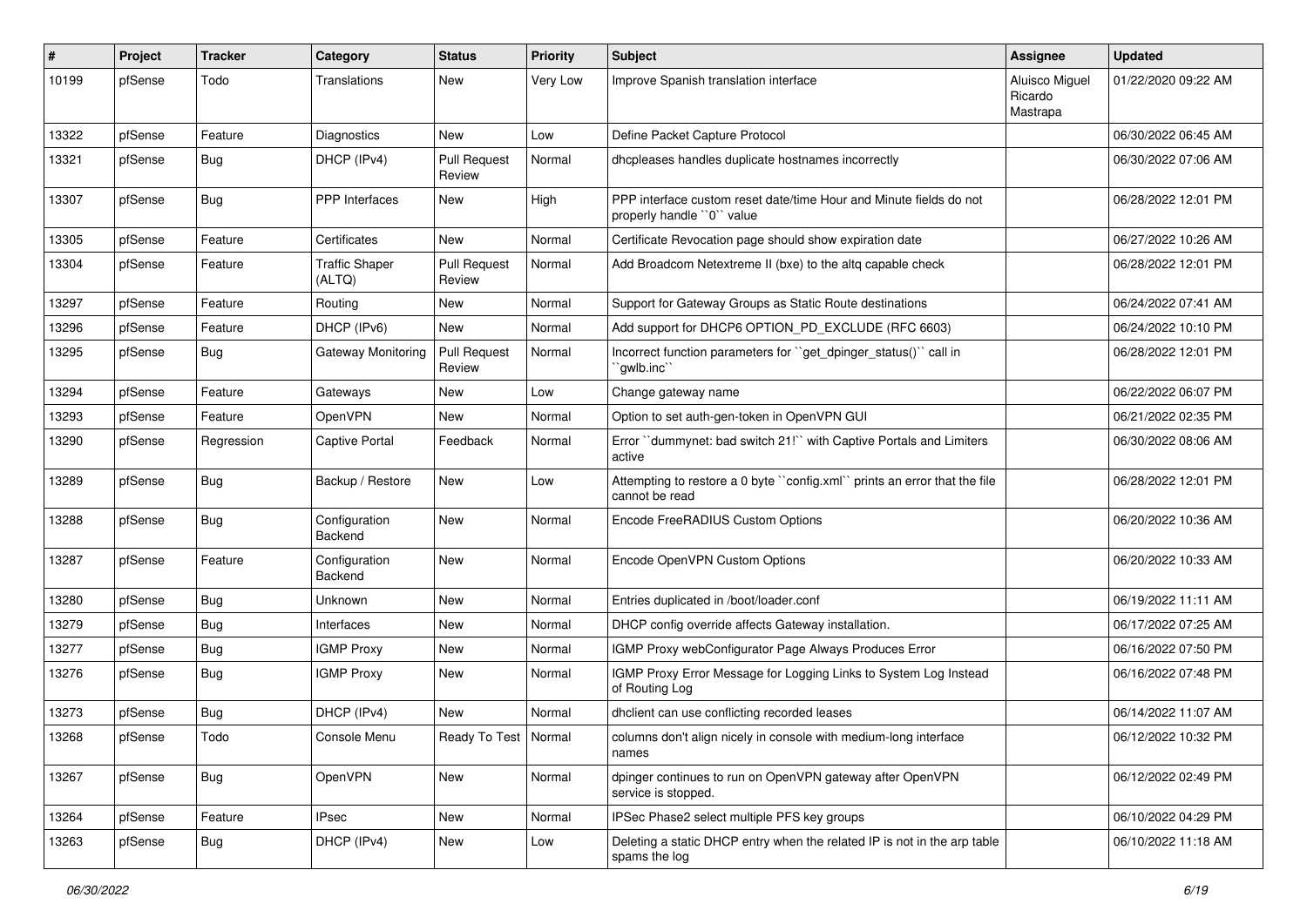| #     | Project | <b>Tracker</b> | Category                  | <b>Status</b>                 | <b>Priority</b> | <b>Subject</b>                                                                                                                      | Assignee | <b>Updated</b>      |
|-------|---------|----------------|---------------------------|-------------------------------|-----------------|-------------------------------------------------------------------------------------------------------------------------------------|----------|---------------------|
| 13260 | pfSense | Feature        | Authentication            | New                           | Normal          | Add support for OpenVPN static-challenge                                                                                            |          | 06/09/2022 02:04 PM |
| 13256 | pfSense | Feature        | DHCP (IPv4)               | New                           | Normal          | Better handling of duplicate IPs in static DHCP assignments                                                                         |          | 06/11/2022 04:51 PM |
| 13254 | pfSense | Bug            | <b>DNS Resolver</b>       | New                           | Normal          | DNS resolver does not update "unbound.conf" file during link down<br>events                                                         |          | 06/28/2022 12:01 PM |
| 13253 | pfSense | Bug            | DHCP (IPv6)               | New                           | Normal          | 'dhcp6c'' is not restarted when applying settings when multiple WANs<br>are configured for DHCP6                                    |          | 06/28/2022 12:01 PM |
| 13252 | pfSense | Bug            | Upgrade                   | New                           | Normal          | reduce frequency of php-fpm socket connection attempts from<br>check reload status                                                  |          | 06/12/2022 11:11 AM |
| 13249 | pfSense | Bug            | Console Menu              | New                           | Normal          | Running playback comands multiple times results in PHP error                                                                        |          | 06/06/2022 07:02 AM |
| 13248 | pfSense | Regression     | DHCP (IPv6)               | New                           | Normal          | IPv6 Router Advertisements runs when config.xml does not contain an<br>entry for the interface                                      |          | 06/05/2022 07:44 PM |
| 13244 | pfSense | Feature        | Web Interface             | New                           | Normal          | Add help text under Timezone settings in the GUI                                                                                    |          | 06/03/2022 01:00 PM |
| 13242 | pfSense | Feature        | <b>Gateway Monitoring</b> | <b>New</b>                    | Normal          | Enhancements to static route creation/deletion for dpinger monitor IPs                                                              |          | 06/03/2022 11:20 AM |
| 13237 | pfSense | Bug            | DHCP (IPv6)               | New                           | Normal          | dhcp6c script cannot be executed safely                                                                                             |          | 06/01/2022 11:20 AM |
| 13227 | pfSense | Feature        | <b>IPsec</b>              | New                           | High            | Enable IPSec Virtual IP Pool assignment by Radius for Mobile Users -<br>SIMPLE FIX                                                  |          | 05/27/2022 10:15 AM |
| 13224 | pfSense | Bug            | Notifications             | <b>New</b>                    | Normal          | Email notification flood when UPS (NUT) and WAN send notifications                                                                  |          | 05/27/2022 01:58 AM |
| 13222 | pfSense | Bug            | UPnP/NAT-PMP              | New                           | Normal          | CARP IP does not listen for NAT-PMP packets                                                                                         |          | 05/26/2022 02:28 PM |
| 13220 | pfSense | Feature        | Captive Portal            | <b>New</b>                    | Very Low        | Voucher per-roll bandwidth restrictions and traffic quotas                                                                          |          | 05/26/2022 08:16 AM |
| 13219 | pfSense | Feature        | Captive Portal            | New                           | Very Low        | Enable/Disable single voucher roll                                                                                                  |          | 05/26/2022 08:14 AM |
| 13187 | pfSense | Documentation  | Upgrade                   | New                           | Normal          | Azure Frequently asked questions                                                                                                    |          | 05/20/2022 06:52 AM |
| 13168 | pfSense | Feature        | Dashboard                 | New                           | Low             | Multiple Dashboard views for a single user                                                                                          |          | 05/16/2022 07:53 AM |
| 13167 | pfSense | <b>Bug</b>     | <b>Dynamic DNS</b>        | New                           | Normal          | phpDynDNS: DigitalOcean ddns update fails (bad request, invalid<br>character '-' in request_id)                                     |          | 06/16/2022 09:30 PM |
| 13165 | pfSense | Feature        | Dashboard                 | <b>Pull Request</b><br>Review | Normal          | Feat: live update for Services dashboard widget                                                                                     |          | 05/15/2022 01:48 AM |
| 13161 | pfSense | Feature        | Web Interface             | New                           | Very Low        | FLASH PORT'S LED button, to help quickly find port that need to be<br>connected to patch&cable                                      |          | 05/14/2022 06:35 AM |
| 13159 | pfSense | Todo           | Web Interface             | New                           | Very Low        | Decrease distance between img-buttons in webGUI to eliminate<br>mistake entry                                                       |          | 05/14/2022 06:52 AM |
| 13158 | pfSense | <b>Bug</b>     | Web Interface             | New                           | Normal          | Input validation error when applying limiter changes                                                                                |          | 05/14/2022 05:32 PM |
| 13144 | pfSense | <b>Bug</b>     | Rules / NAT               | New                           | Very Low        | Firewall rule entries can get out of sync when entries are deleted while<br>other administrators are editing entries simultaneously |          | 05/10/2022 07:26 AM |
| 13124 | pfSense | Feature        | Web Interface             | <b>Pull Request</b><br>Review | Normal          | Option to wait for interface selection before displaying firewall rules                                                             |          | 06/28/2022 12:01 PM |
| 13110 | pfSense | <b>Bug</b>     | CARP                      | New                           | Very Low        | changing CARP VIP address does not update outbound NAT interface                                                                    |          | 05/03/2022 02:52 PM |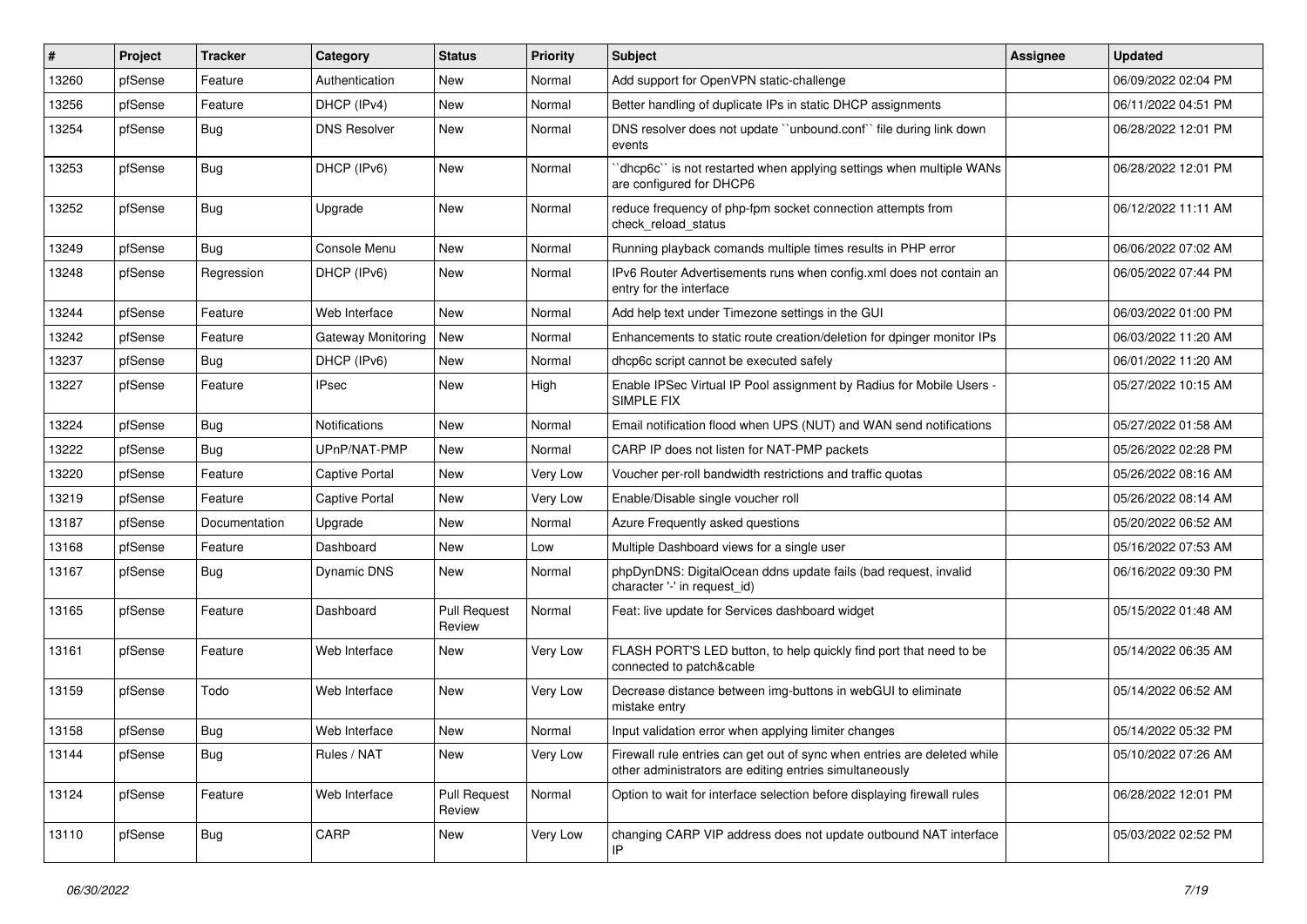| #     | Project | <b>Tracker</b> | Category                                        | <b>Status</b>                 | <b>Priority</b> | <b>Subject</b>                                                                                           | <b>Assignee</b> | <b>Updated</b>      |
|-------|---------|----------------|-------------------------------------------------|-------------------------------|-----------------|----------------------------------------------------------------------------------------------------------|-----------------|---------------------|
| 13091 | pfSense | Feature        | OpenVPN                                         | New                           | Normal          | RFE: Ability to specify the order of OpenVPN Authentication servers                                      |                 | 04/22/2022 04:30 PM |
| 13087 | pfSense | Bug            | <b>OpenVPN</b>                                  | <b>New</b>                    | Normal          | OpenVPN Server: hide WINS servers list when netbios option is<br>unchecked while WINS servers is checked |                 | 04/22/2022 10:29 AM |
| 13076 | pfSense | Bug            | Gateway Monitoring                              | <b>New</b>                    | Normal          | Marking a gateway as down does not affect IPsec entries using<br>gateway groups                          |                 | 06/28/2022 12:01 PM |
| 13072 | pfSense | Feature        | <b>Traffic Shaper</b><br>(ALTQ)                 | <b>Pull Request</b><br>Review | Very Low        | Matching background/font colors of queue values with dark theme.                                         |                 | 04/19/2022 07:32 AM |
| 13068 | pfSense | Bug            | Aliases / Tables                                | <b>New</b>                    | Normal          | Error loading rules when URL Table IPs content is empty                                                  |                 | 04/17/2022 09:07 PM |
| 13067 | pfSense | Bug            | <b>FilterDNS</b>                                | <b>New</b>                    | Normal          | filterdns resolve interval is twice the intended value                                                   |                 | 04/17/2022 07:45 PM |
| 13058 | pfSense | Todo           | Rules / NAT                                     | <b>New</b>                    | Normal          | Add static routes and directly connected networks back to policy route<br>negation rules                 |                 | 04/13/2022 08:05 AM |
| 13051 | pfSense | Bug            | <b>Traffic Shaper</b><br>(ALTQ)                 | <b>New</b>                    | Normal          | Firewall traffic shaper by interface selection unknow                                                    |                 | 04/12/2022 07:03 AM |
| 13046 | pfSense | Bug            | Rules / NAT                                     | <b>New</b>                    | Normal          | Floating rule applied to IPv6 interface with a SLAAC DHCPv6 gateway<br>reports error on boot             |                 | 04/11/2022 09:50 AM |
| 13017 | pfSense | Feature        | Packet Capture                                  | <b>New</b>                    | Normal          | Packet capture: add preview results while capture is running                                             |                 | 04/09/2022 11:08 AM |
| 13009 | pfSense | Feature        | OpenVPN                                         | <b>New</b>                    | Normal          | Add option for multiple remote addresses to OpenVPN Client                                               |                 | 03/31/2022 12:42 PM |
| 13003 | pfSense | Bug            | Hardware / Drivers                              | New                           | Normal          | Malicious Driver Detection event on ixl driver                                                           |                 | 06/25/2022 05:00 PM |
| 13000 | pfSense | Bug            | <b>IPsec</b>                                    | <b>New</b>                    | Low             | IPsec AES-GCM encryption algorithm "Key Length" field should be<br>labeled "ICV Length"                  |                 | 03/30/2022 07:40 AM |
| 12960 | pfSense | Bug            | Installer                                       | <b>New</b>                    | Normal          | VGA installer image defaults to serial console, serial console is default<br>in GUI settings             |                 | 06/28/2022 12:01 PM |
| 12959 | pfSense | Bug            | DHCP (IPv4)                                     | Feedback                      | Normal          | dhcplease process wrongly update host file if client-hostname is empty                                   |                 | 03/28/2022 10:26 AM |
| 12950 | pfSense | <b>Bug</b>     | Routing                                         | <b>New</b>                    | Normal          | OpenVPN as default gateway does not get set at boot time                                                 |                 | 04/09/2022 05:46 PM |
| 12947 | pfSense | <b>Bug</b>     | DHCP (IPv6)                                     | <b>Pull Request</b><br>Review | Normal          | DHCP6 client does not take any action if the interface IPv6 address<br>changes during renewal            |                 | 06/28/2022 12:01 PM |
| 12938 | pfSense | Bug            | <b>IPv6 Router</b><br>Advertisements<br>(RADVD) | <b>New</b>                    | Normal          | MaxRtrAdvInterval would allow stale DNS servers to be deleted faster                                     |                 | 03/12/2022 09:37 AM |
| 12927 | pfSense | Bug            | OpenVPN                                         | <b>New</b>                    | Normal          | OpenVPN with OCSP enabled allows connections with revoked<br>certificates                                |                 | 03/24/2022 08:22 AM |
| 12926 | pfSense | <b>Bug</b>     | Interfaces                                      | Feedback                      | Normal          | Changing LAGG type on CARP interfaces makes VIPs go to an "init"<br>State                                |                 | 03/10/2022 10:52 AM |
| 12922 | pfSense | <b>Bug</b>     | DHCP (IPv4)                                     | New                           | Normal          | Classless static routes received on DHCP WAN can override chosen<br>default gateway                      |                 | 03/28/2022 10:08 AM |
| 12905 | pfSense | Bug            | Web Interface                                   | New                           | Normal          | Add VLAN Re-assignment to Import Interface Mismatch Wizard                                               |                 | 03/07/2022 08:05 AM |
| 12903 | pfSense | Feature        | Notifications                                   | New                           | Normal          | alternative authentication methods for email notifications?                                              |                 | 03/07/2022 07:52 AM |
| 12888 | pfSense | <b>Bug</b>     | Rules / NAT                                     | New                           | Normal          | pfSense sends un-NATed packets during OpenVPN startup                                                    |                 | 03/01/2022 03:13 PM |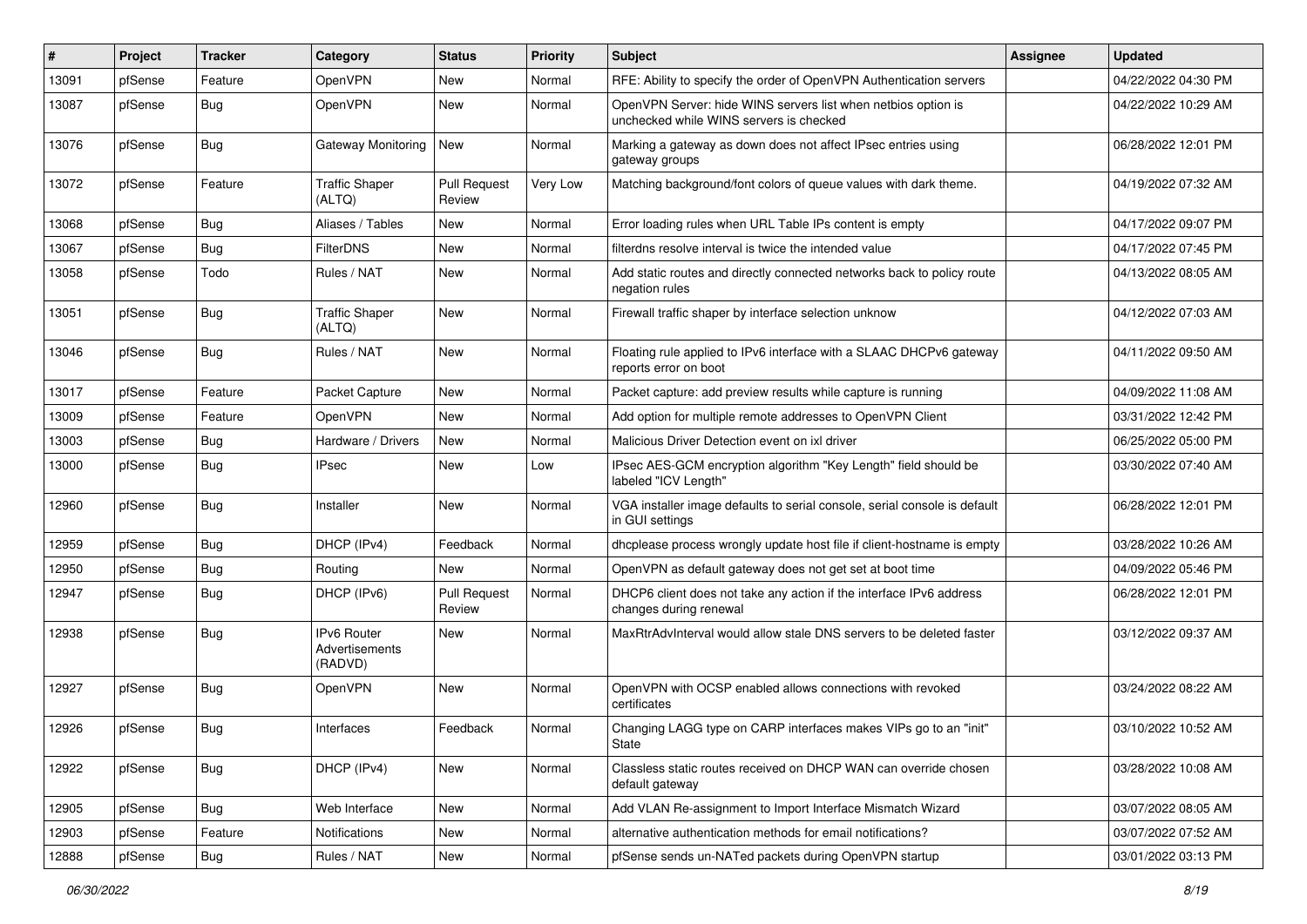| #     | Project | <b>Tracker</b> | Category                            | <b>Status</b>                 | <b>Priority</b> | <b>Subject</b>                                                                                | <b>Assignee</b> | <b>Updated</b>      |
|-------|---------|----------------|-------------------------------------|-------------------------------|-----------------|-----------------------------------------------------------------------------------------------|-----------------|---------------------|
| 12878 | pfSense | <b>Bug</b>     | <b>Traffic Shaper</b><br>(ALTQ)     | Incomplete                    | Normal          | Traffic shaping by interface, route queue bandwidth inbound, out by a<br>large factor.        |                 | 06/06/2022 07:03 AM |
| 12877 | pfSense | <b>Bug</b>     | <b>Dynamic DNS</b>                  | Feedback                      | Normal          | Cloudflare DynDNS fails to update more than two addresses                                     |                 | 05/29/2022 06:56 PM |
| 12875 | pfSense | <b>Bug</b>     | Package System                      | New                           | Normal          | Import zabbix-agent6 and zabbix-proxy6 from FreeBSD Ports                                     |                 | 05/28/2022 06:50 PM |
| 12874 | pfSense | Feature        | OpenVPN                             | <b>New</b>                    | Normal          | OpenVPN RADIUS Framed-Pool                                                                    |                 | 02/25/2022 02:24 PM |
| 12857 | pfSense | Bug            | Gateways                            | New                           | Normal          | Firewall gateway goes away when making changes to Bridge0 device                              |                 | 02/27/2022 11:20 AM |
| 12853 | pfSense | Bug            | NAT Reflection                      | Feedback                      | High            | Network Address Translation - Pure NAT pfsense freeze after reboot                            |                 | 02/22/2022 08:40 AM |
| 12850 | pfSense | Bug            | Routing                             | <b>New</b>                    | Low             | Console error during boot: "route: route has not been found"                                  |                 | 02/22/2022 08:27 AM |
| 12848 | pfSense | Feature        | Dynamic DNS                         | New                           | Normal          | Evaluation of the DynDNS "Result Match" string                                                |                 | 02/22/2022 02:01 AM |
| 12829 | pfSense | <b>Bug</b>     | <b>Traffic Shaper</b><br>(Limiters) | Feedback                      | Normal          | Dummynet kernel module fails to load after upgrade.                                           |                 | 03/17/2022 09:26 AM |
| 12828 | pfSense | Bug            | Wireless                            | <b>New</b>                    | Normal          | pfSense keeps crashing (Fatal trap 12: page fault while in kernel<br>mode)                    |                 | 02/21/2022 07:55 AM |
| 12823 | pfSense | Bug            | DHCP (IPv6)                         | New                           | Normal          | Multiple DHCP6 WAN connections PPPoE interface 'defached' status                              |                 | 02/18/2022 05:39 AM |
| 12821 | pfSense | Regression     | Hardware / Drivers                  | Confirmed                     | Normal          | Intel e1000 driver (em & igb) cannot pass VLAN0 tagged packets                                |                 | 06/05/2022 08:23 AM |
| 12813 | pfSense | Feature        | Installer                           | New                           | Low             | Recover extra data in the installer                                                           |                 | 02/17/2022 07:52 AM |
| 12797 | pfSense | <b>Bug</b>     | UPnP/NAT-PMP                        | New                           | Normal          | UPnP+STUN forms invalid outbound NAT rules using the external<br>address discovered from STUN |                 | 02/15/2022 01:01 PM |
| 12796 | pfSense | <b>Bug</b>     | Upgrade                             | Confirmed                     | Normal          | 2.5.2 -> 2.6.0 upgrade segfaults if certain packages are installed.                           |                 | 05/24/2022 07:43 AM |
| 12774 | pfSense | <b>Bug</b>     | Backup / Restore                    | New                           | Normal          | Picture widget image is not saved in backup                                                   |                 | 04/04/2022 04:48 AM |
| 12768 | pfSense | Feature        | Upgrade                             | New                           | Normal          | pfSense-repo: Make sure default config file exists                                            |                 | 06/28/2022 12:01 PM |
| 12764 | pfSense | <b>Bug</b>     | Gateways                            | New                           | Normal          | VTI gateway status is pending after assigning the VTI interface                               |                 | 02/07/2022 05:41 AM |
| 12757 | pfSense | Bug            | Diagnostics                         | <b>Pull Request</b><br>Review | Very Low        | Clean up /etc/inc/filter.inc use of pfctl -F                                                  |                 | 06/28/2022 12:01 PM |
| 12747 | pfSense | Bug            | Logging                             | New                           | Normal          | System log is filled by sshguard                                                              |                 | 06/30/2022 05:21 AM |
| 12746 | pfSense | Feature        | Interfaces                          | New                           | High            | IPoE feature for WAN interface                                                                |                 | 02/01/2022 01:42 AM |
| 12740 | pfSense | <b>Bug</b>     | FreeBSD                             | Incomplete                    | Normal          | panic: esp_input_cb: Unexpected address family                                                |                 | 01/27/2022 01:19 PM |
| 12737 | pfSense | <b>Bug</b>     | Certificates                        | <b>New</b>                    | Normal          | CApath is not defined by default in curl                                                      |                 | 06/28/2022 12:01 PM |
| 12734 | pfSense | <b>Bug</b>     | Web Interface                       | Incomplete                    | Low             | Long hostname breaks DHCP leases layout                                                       |                 | 01/31/2022 01:03 PM |
| 12730 | pfSense | Bug            | Captive Portal                      | New                           | Normal          | RADIUS accounting does not work if WAN is down                                                |                 | 01/26/2022 05:13 AM |
| 12726 | pfSense | Bug            | Authentication                      | New                           | Normal          | LDAP select container button auto populate                                                    |                 | 01/25/2022 01:48 PM |
| 12708 | pfSense | Bug            | Aliases / Tables                    | New                           | Normal          | alias with non resolving DNS entry breaks underlying pf table                                 |                 | 02/20/2022 06:13 PM |
| 12705 | pfSense | <b>Bug</b>     | <b>IPsec</b>                        | Incomplete                    | Normal          | ECDSA certificate does not work for IPSec VPN phase 1                                         |                 | 01/24/2022 03:22 PM |
| 12679 | pfSense | Feature        | Interfaces                          | New                           | Normal          | Remind user to update DHCPv6 range when changing interface IPv6<br>prefix                     |                 | 01/12/2022 07:36 AM |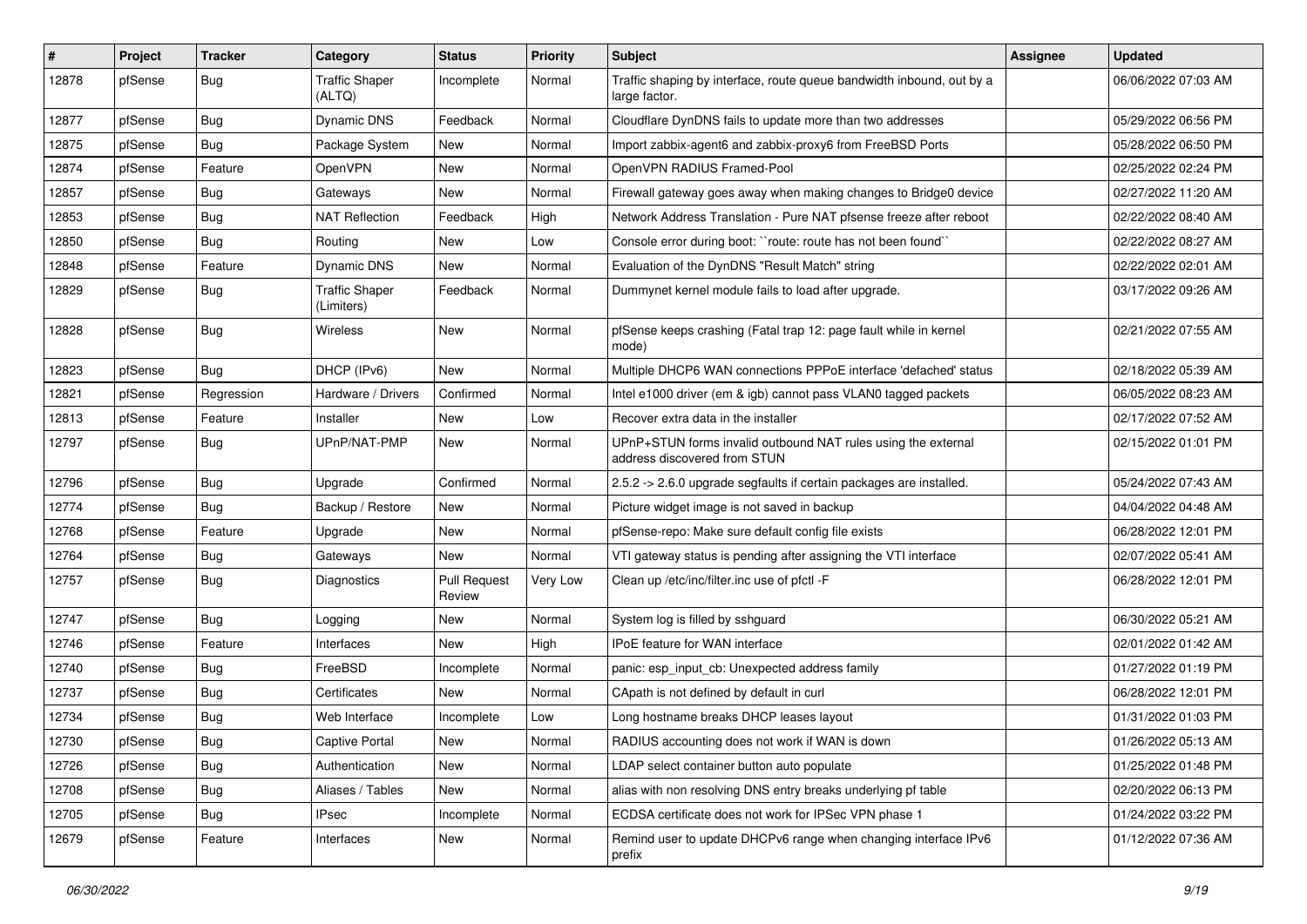| #     | Project | <b>Tracker</b> | Category                 | <b>Status</b> | <b>Priority</b> | Subject                                                                                                                | <b>Assignee</b> | <b>Updated</b>      |
|-------|---------|----------------|--------------------------|---------------|-----------------|------------------------------------------------------------------------------------------------------------------------|-----------------|---------------------|
| 12676 | pfSense | Feature        | Rules / NAT              | New           | Normal          | Add the Tagged option on the Port Forward rules edit page                                                              |                 | 01/11/2022 05:52 AM |
| 12665 | pfSense | Feature        | Rules / NAT              | <b>New</b>    | Normal          | Ability to add custom pf rules from the GUI                                                                            |                 | 01/07/2022 09:30 AM |
| 12648 | pfSense | Bug            | Captive Portal           | New           | Normal          | Undocumented variables 'listenporthttp' and 'listenporthttps'                                                          |                 | 12/28/2021 10:44 AM |
| 12632 | pfSense | Bug            | Gateways                 | New           | High            | Assigning a /30 WAN IP address at the console does not save the<br>gateway correctly                                   |                 | 06/28/2022 12:01 PM |
| 12625 | pfSense | Feature        | Logging                  | New           | Normal          | Granular logging options for default firewall rules.                                                                   |                 | 12/21/2021 06:39 PM |
| 12612 | pfSense | <b>Bug</b>     | <b>DNS Resolver</b>      | New           | Normal          | DNS Resolver is restarted during every "rc.newwanip" event                                                             |                 | 06/28/2022 12:01 PM |
| 12602 | pfSense | Feature        | Dynamic DNS              | New           | Normal          | DHCPv6 should allow DDNS Client updates for hosts                                                                      |                 | 12/15/2021 11:00 AM |
| 12600 | pfSense | Feature        | Aliases / Tables         | New           | Normal          | allow custom mask for a network alias created from a FQDN                                                              |                 | 12/15/2021 10:50 AM |
| 12581 | pfSense | Regression     | DHCP (IPv6)              | <b>New</b>    | Normal          | CARP IPv6 assigned address does not get advertised to endpoints<br>with RADV                                           |                 | 12/16/2021 02:34 PM |
| 12564 | pfSense | Feature        | Aliases / Tables         | New           | Low             | add column to show that an Alias is in use by or not                                                                   |                 | 12/04/2021 07:25 PM |
| 12563 | pfSense | Bug            | OpenVPN                  | New           | Normal          | OpenVPN server doesn't support Framed-IPv6-Address RADIUS<br>attribute                                                 |                 | 12/03/2021 11:19 AM |
| 12553 | pfSense | Feature        | Backup / Restore         | New           | Normal          | Auto Config Backup: Allow selecting multiple backups for deletion                                                      |                 | 02/22/2022 04:27 AM |
| 12552 | pfSense | <b>Bug</b>     | OpenVPN                  | <b>New</b>    | Normal          | "Pull DNS" option within OpenVPN client does not cause pfSense to<br>use DNS servers assigned by remote OpenVPN server |                 | 12/08/2021 08:45 AM |
| 12551 | pfSense | Feature        | <b>DNS Resolver</b>      | <b>New</b>    | Low             | Add ability to set DNS resolver search domain list                                                                     |                 | 12/01/2021 11:18 AM |
| 12543 | pfSense | <b>Bug</b>     | Web Interface            | Feedback      | Normal          | Deleteing a Outbound NAT rule gave me an empty rule and displayed<br>php error in UI.                                  |                 | 02/14/2022 04:36 AM |
| 12542 | pfSense | <b>Bug</b>     | Virtual IP Addresses     | New           | Normal          | Cannot assign a same IPv6 Link-Local address to different interfaces                                                   |                 | 11/25/2021 01:41 AM |
| 12539 | pfSense | Bug            | Interfaces               | New           | Low             | Changing VLAN ID for LAN interface in assignments silently fails.                                                      |                 | 11/23/2021 04:12 AM |
| 12535 | pfSense | Documentation  | Routing                  | New           | Normal          | Negate Rules function does not match the description                                                                   |                 | 11/19/2021 02:03 PM |
| 12522 | pfSense | Feature        | OpenVPN                  | New           | Very Low        | More flexible Client-Specific Override options for controlling options<br>pushed to clients                            |                 | 04/11/2022 03:11 PM |
| 12521 | pfSense | Feature        | <b>Operating System</b>  | <b>New</b>    | Very Low        | Add the BBR2, QUIC, RACK Congestion Control (CC) protocols                                                             |                 | 11/15/2021 07:40 AM |
| 12519 | pfSense | <b>Bug</b>     | Authentication           | New           | Normal          | Fail authentication using special character in password via the LDAP<br>connector                                      |                 | 11/12/2021 07:39 AM |
| 12509 | pfSense | Bug            | OpenVPN                  | New           | Normal          | Deffered authentication does not work with auth-gen-token<br>external-auth or pusk "auth-token"                        |                 | 11/08/2021 04:01 AM |
| 12508 | pfSense | <b>Bug</b>     | <b>DHCP Relay</b>        | New           | Normal          | DHCP Relay over VPN                                                                                                    |                 | 11/06/2021 11:25 AM |
| 12504 | pfSense | Bug            | Interfaces               | New           | Normal          | BCM57412 NetXtreme-E 10Gb RDMA Ethernet controller issue                                                               |                 | 11/05/2021 04:51 AM |
| 12483 | pfSense | <b>Bug</b>     | Configuration<br>Backend | New           | Normal          | GUI creates inconsistent config.xml                                                                                    |                 | 10/23/2021 06:48 AM |
| 12473 | pfSense | Feature        | <b>IPsec</b>             | New           | Normal          | Allow user adjustment of IPsec Keep Alive periodic checks                                                              |                 | 12/22/2021 05:59 AM |
| 12467 | pfSense | Bug            | Captive Portal           | New           | Normal          | CP error on client disconnect after reboot                                                                             |                 | 10/17/2021 05:35 AM |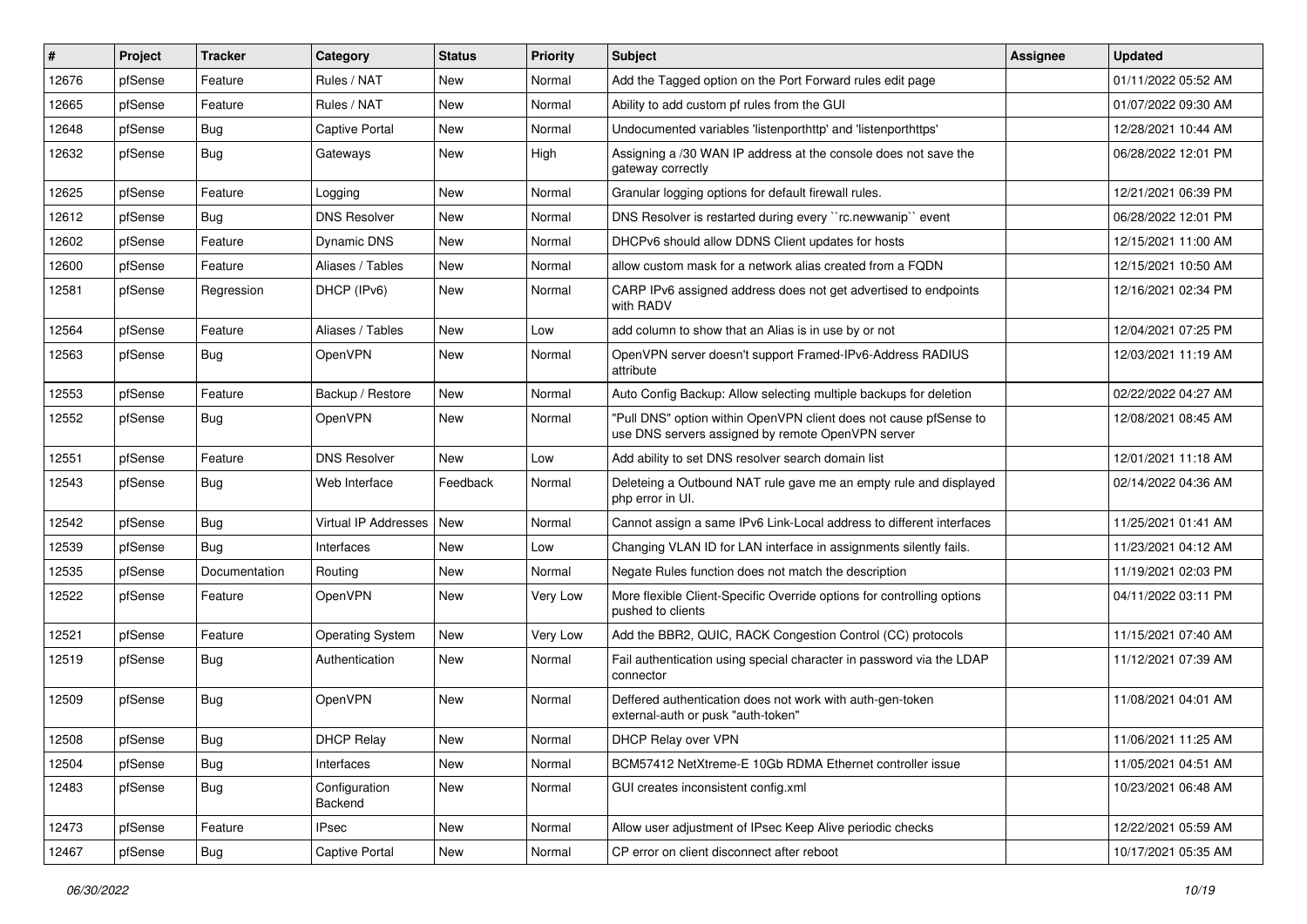| #     | Project | <b>Tracker</b> | Category                        | <b>Status</b>                 | <b>Priority</b> | <b>Subject</b>                                                                                                                   | <b>Assignee</b> | <b>Updated</b>      |
|-------|---------|----------------|---------------------------------|-------------------------------|-----------------|----------------------------------------------------------------------------------------------------------------------------------|-----------------|---------------------|
| 12466 | pfSense | Feature        | OpenVPN                         | New                           | Very Low        | Option to Disable Renegotiation timer in OpenVPN Server                                                                          |                 | 06/27/2022 07:22 AM |
| 12464 | pfSense | <b>Bug</b>     | Logging                         | <b>Pull Request</b><br>Review | Normal          | Syslog Auth messages are sent as Emergency Level                                                                                 |                 | 06/28/2022 12:01 PM |
| 12459 | pfSense | Todo           | Virtual IP Addresses            | <b>New</b>                    | Normal          | Add IP Alias subnet input validation                                                                                             |                 | 10/15/2021 09:35 AM |
| 12458 | pfSense | Feature        | Authentication                  | <b>New</b>                    | Normal          | Use "unixHomeDirectory" instead of "homeDirectory" when LDAP<br>authentication server is Active Directory                        |                 | 10/15/2021 08:18 AM |
| 12451 | pfSense | <b>Bug</b>     | Virtual IP Addresses            | <b>New</b>                    | Normal          | deleteVIP() does not check RFC2136 Update Source                                                                                 |                 | 10/13/2021 10:06 AM |
| 12436 | pfSense | Bug            | PPPoE Server                    | <b>New</b>                    | Normal          | Pppoe server config gui does not allow setting of chap authentication,<br>and sets the network start address for allocation to 0 |                 | 10/21/2021 08:15 AM |
| 12421 | pfSense | Bug            | Rules / NAT                     | <b>New</b>                    | Normal          | IPV6 limiter bug                                                                                                                 |                 | 10/02/2021 08:44 AM |
| 12401 | pfSense | <b>Bug</b>     | <b>Traffic Graphs</b>           | New                           | Normal          | Traffic graphs with untagged and tagged VLAN on same interface                                                                   |                 | 09/23/2021 09:18 PM |
| 12393 | pfSense | <b>Bug</b>     | <b>Traffic Shaper</b><br>(ALTQ) | New                           | Low             | Priority of gOthersLow higher than default queues                                                                                |                 | 09/21/2021 02:48 PM |
| 12382 | pfSense | Regression     | <b>OpenVPN</b>                  | <b>New</b>                    | Normal          | Certificate Depth checking creates OpenVPN micro-outages every<br>time a user authenticates after 2.5.2 upgrade                  |                 | 01/17/2022 04:17 AM |
| 12370 | pfSense | Feature        | Rules / NAT                     | <b>New</b>                    | Low             | Add limiters to Queue column on firewall rule list                                                                               |                 | 09/14/2021 07:37 AM |
| 12367 | pfSense | Todo           | Installer                       | New                           | Normal          | ZFS: Do not show memstick disk on target list                                                                                    |                 | 09/13/2021 07:37 AM |
| 12357 | pfSense | <b>Bug</b>     | Captive Portal                  | New                           | Normal          | Captive Portal popup Logout button loads full login page in popup<br>when clicked                                                |                 | 10/27/2021 12:10 PM |
| 12343 | pfSense | Feature        | <b>Diagnostics</b>              | <b>New</b>                    | Low             | Real time traffic monitoring                                                                                                     |                 | 09/06/2021 01:26 PM |
| 12300 | pfSense | Feature        | Hardware / Drivers              | <b>New</b>                    | Normal          | Add Aquantia Atlantic driver to pfsense                                                                                          |                 | 09/14/2021 06:49 AM |
| 12283 | pfSense | <b>Bug</b>     | Authentication                  | New                           | Normal          | LDAP/RADIUS authentication servers configuration does not allow<br>source IP address to be specified                             |                 | 08/20/2021 01:15 AM |
| 12259 | pfSense | <b>Bug</b>     | <b>Operating System</b>         | <b>New</b>                    | Normal          | Intel em NICs Suffering Performance Degradation on FreeBSD12                                                                     |                 | 02/25/2022 09:28 PM |
| 12249 | pfSense | Bug            | Backup / Restore                | New                           | Normal          | HAProxy causing failed ACB backups                                                                                               |                 | 11/15/2021 11:58 PM |
| 12248 | pfSense | Feature        | Package System                  | <b>New</b>                    | Low             | Package Update Availability Notification                                                                                         |                 | 11/28/2021 10:02 AM |
| 12243 | pfSense | Todo           | Package System                  | <b>New</b>                    | Normal          | Implement "``plugin_interfaces()`"                                                                                               |                 | 02/07/2022 03:50 AM |
| 12215 | pfSense | Regression     | OpenVPN                         | Feedback                      | Normal          | OpenVPN does not resync when running on a gateway group                                                                          |                 | 12/22/2021 05:49 AM |
| 12190 | pfSense | Feature        | Rules / NAT                     | New                           | Normal          | Add ability to reference ipv6 prefix in firewall rules and aliases                                                               |                 | 08/05/2021 01:47 PM |
| 12183 | pfSense | Regression     | Interfaces                      | New                           | Low             | Changing MAC address for PPP parent interface stopped working                                                                    |                 | 04/20/2022 04:16 PM |
| 12176 | pfSense | Todo           | Interfaces                      | <b>Pull Request</b><br>Review | Normal          | Hide WireGuard interfaces on appropriate pages                                                                                   |                 | 08/11/2021 12:52 AM |
| 12139 | pfSense | Feature        | <b>DNS Forwarder</b>            | New                           | Normal          | Add support in for specifying a DNSMASQ configuration file                                                                       |                 | 07/16/2021 09:45 PM |
| 12122 | pfSense | <b>Bug</b>     | Web Interface                   | New                           | Normal          | Perform greedy actions asychronously                                                                                             |                 | 07/10/2021 01:10 PM |
| 12121 | pfSense | Feature        | OpenVPN                         | New                           | Normal          | Wider "local network(s)" fields in OpenVPN server configuration                                                                  |                 | 07/19/2021 07:37 AM |
| 12120 | pfSense | Feature        | <b>DHCP Relay</b>               | New                           | Normal          | Permit several sets of destination DHCP servers in DHCP relay                                                                    |                 | 07/11/2021 05:41 PM |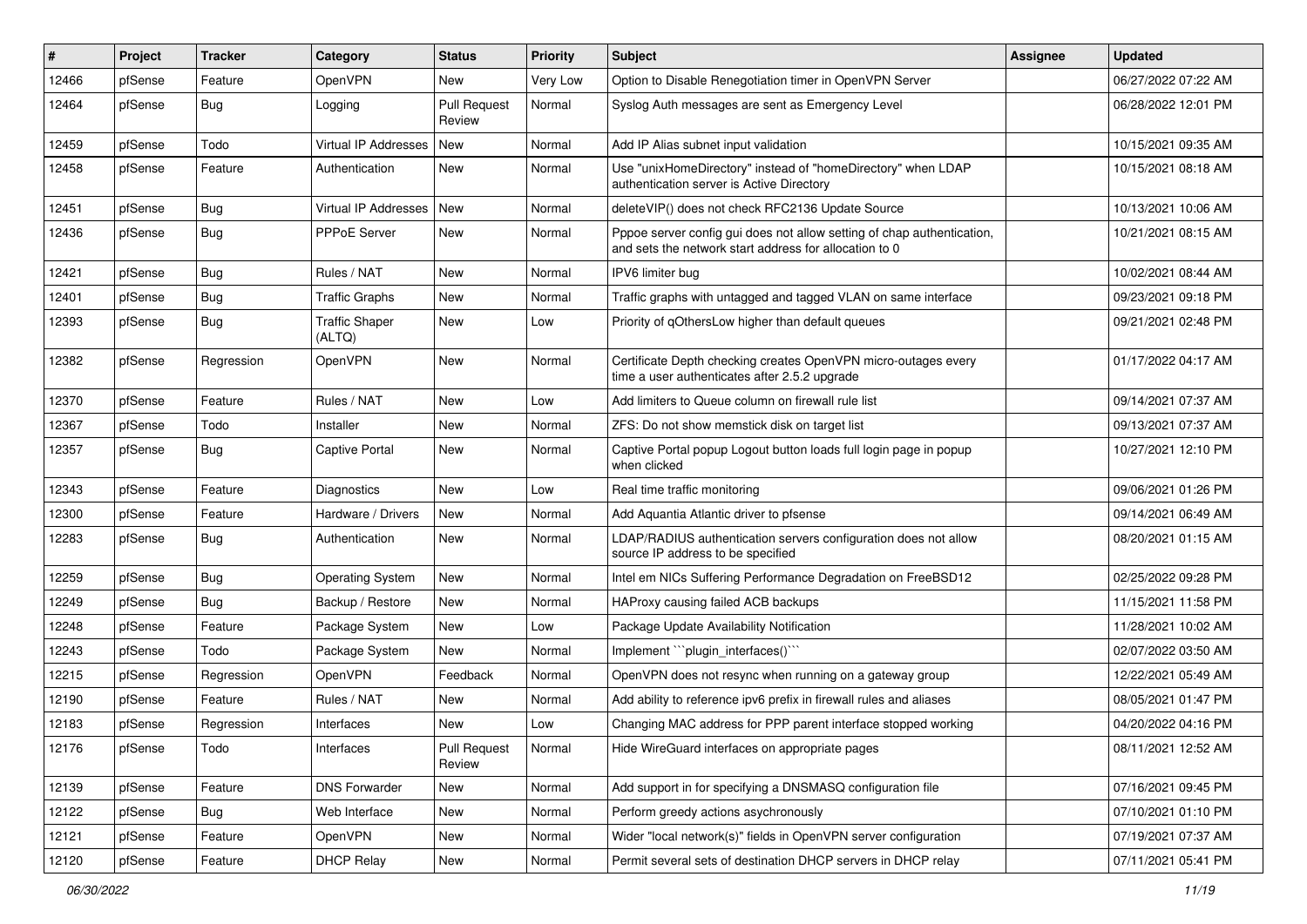| #     | Project | <b>Tracker</b> | Category                | <b>Status</b> | <b>Priority</b> | <b>Subject</b>                                                                                           | <b>Assignee</b> | <b>Updated</b>      |
|-------|---------|----------------|-------------------------|---------------|-----------------|----------------------------------------------------------------------------------------------------------|-----------------|---------------------|
| 12095 | pfSense | Bug            | Authentication          | New           | Normal          | Memory leak in pcscd                                                                                     |                 | 06/01/2022 01:01 PM |
| 12091 | pfSense | Feature        | Authentication          | New           | Normal          | RFE: Add support for sssd authentication                                                                 |                 | 12/10/2021 04:55 PM |
| 12077 | pfSense | Feature        | Gateways                | New           | Normal          | Allow stick-connections per gateway group                                                                |                 | 06/24/2021 08:45 AM |
| 12070 | pfSense | Bug            | DHCP (IPv4)             | New           | Low             | VLAN0 for WAN DHCP                                                                                       |                 | 12/23/2021 04:31 PM |
| 12067 | pfSense | Bug            | DHCP (IPv4)             | New           | Very Low        | <b>DHCP Monitoring Statistics Error</b>                                                                  |                 | 06/21/2021 08:39 AM |
| 12066 | pfSense | Feature        | <b>Operating System</b> | New           | Very Low        | Include man and man pages for all core programs and packages                                             |                 | 06/21/2021 07:44 AM |
| 12056 | pfSense | <b>Bug</b>     | Logging                 | New           | Normal          | Filterlog says "Unknown Option %u"                                                                       |                 | 06/18/2021 05:51 AM |
| 12055 | pfSense | Feature        | Virtual IP Addresses    | Feedback      | Normal          | Option to disable XMLRPC Sync for Loopback Virtual IPs                                                   |                 | 06/18/2021 09:05 AM |
| 12025 | pfSense | Todo           | Web Interface           | New           | Very Low        | Add 1:1 Validation to Notify Someone They are 1:1 NAT'ing an<br><b>Interface Address</b>                 |                 | 06/11/2021 10:05 AM |
| 12013 | pfSense | Bug            | Logging                 | New           | Low             | Reading log data is inefficient in certain cases                                                         |                 | 06/08/2021 07:35 AM |
| 11992 | pfSense | Bug            | Virtual IP Addresses    | Confirmed     | High            | GRE Tunnel - Does not work with a virtual IP as endpoint                                                 |                 | 06/04/2021 01:16 AM |
| 11974 | pfSense | Feature        | <b>XMLRPC</b>           | <b>New</b>    | Normal          | XMLRPC synchronization for igmmproxy settings                                                            |                 | 05/29/2021 03:58 PM |
| 11960 | pfSense | Bug            | Gateway Monitoring      | Feedback      | Normal          | Gateway Monitoring Traffic Goes Out Default Gateway                                                      |                 | 12/20/2021 05:43 AM |
| 11956 | pfSense | Feature        | Web Interface           | New           | Normal          | "add" button in the top of pages with many user-added items                                              |                 | 07/10/2021 01:01 PM |
| 11954 | pfSense | Feature        | <b>IGMP Proxy</b>       | <b>New</b>    | Normal          | Multicast limits                                                                                         |                 | 05/25/2021 12:36 AM |
| 11953 | pfSense | Bug            | <b>IGMP Proxy</b>       | New           | Normal          | XG-1541 crashes when igmpproxy is enabled and network interfaces<br>status change                        |                 | 05/24/2021 04:55 PM |
| 11927 | pfSense | Feature        | DHCP (IPv4)             | Feedback      | Normal          | Allow DHCP not to serve a gateway - small fix                                                            |                 | 01/03/2022 04:17 PM |
| 11925 | pfSense | <b>Bug</b>     | OpenVPN                 | New           | Normal          | Calling-Station-Id always set to WAN IP                                                                  |                 | 05/14/2021 09:27 AM |
| 11921 | pfSense | Feature        | <b>DNS Resolver</b>     | New           | Very Low        | Feature Request: Compile unbound with EDNS Client Subnet (ECS)<br>module (--enable-subnet)               |                 | 05/14/2021 07:29 AM |
| 11876 | pfSense | Feature        | Hardware / Drivers      | New           | Normal          | OpenSSL does not use QAT acceleration on pfSense Plus<br>21.02-RELEASE-p1 or 21.05-DEVELOPMENT           |                 | 05/03/2021 08:02 AM |
| 11872 | pfSense | Bug            | Interfaces              | New           | Normal          | gif interfaces reporting incorrect traffic counters                                                      |                 | 12/30/2021 04:00 AM |
| 11856 | pfSense | Feature        | Diagnostics             | New           | Normal          | Replace/add Alias or DNS names for known LAN addresses in the<br>State table                             |                 | 04/27/2021 08:01 AM |
| 11786 | pfSense | Bug            | Services                | New           | Normal          | SSH incomplete setup and startup fail while recovering XML backup in<br>a fresh install of pfSense 2.5.0 |                 | 04/17/2021 01:36 PM |
| 11778 | pfSense | Bug            | OpenVPN                 | New           | Normal          | OpenVPN uses 100% CPU after experiencing packet loss                                                     |                 | 02/28/2022 07:38 AM |
| 11761 | pfSense | <b>Bug</b>     | L2TP                    | New           | Normal          | L2TP/IPsec VPN : PPP LCP negotiation occurs before user<br>authentication                                |                 | 03/31/2021 04:52 AM |
| 11759 | pfSense | Bug            | Dashboard               | New           | Normal          | Traffic graphs on dashboard double upload on pppoe links                                                 |                 | 12/30/2021 04:00 AM |
| 11757 | pfSense | Feature        | <b>XMLRPC</b>           | New           | Normal          | Allow XMLRPC sync to bypass default auth server in favor of local<br>database                            |                 | 03/30/2021 03:18 PM |
| 11731 | pfSense | i Bug          | Hardware / Drivers      | New           | Normal          | Missing support for Realtek USB NICs                                                                     |                 | 03/30/2021 04:32 AM |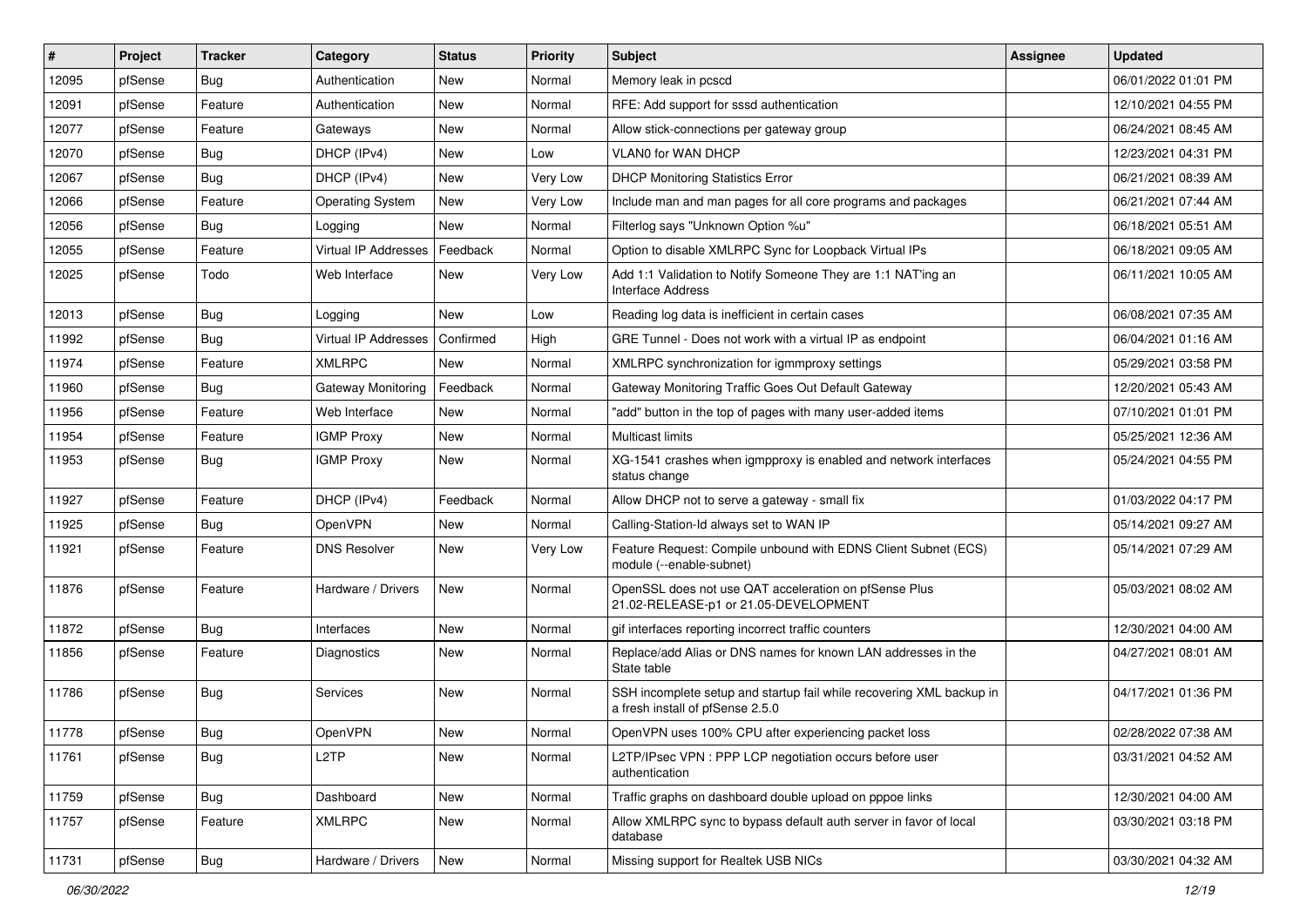| #     | Project | <b>Tracker</b> | Category                | <b>Status</b>                 | <b>Priority</b> | Subject                                                                                                                                                                                         | <b>Assignee</b> | <b>Updated</b>      |
|-------|---------|----------------|-------------------------|-------------------------------|-----------------|-------------------------------------------------------------------------------------------------------------------------------------------------------------------------------------------------|-----------------|---------------------|
| 11730 | pfSense | <b>Bug</b>     | Web Interface           | New                           | Normal          | Improve visibility of option selections in dark themes                                                                                                                                          |                 | 03/25/2021 09:38 PM |
| 11724 | pfSense | Bug            | Package System          | <b>New</b>                    | Normal          | Packages unexpectedly removed when changing update branches                                                                                                                                     |                 | 03/29/2021 08:09 AM |
| 11717 | pfSense | Bug            | Rules / NAT             | New                           | Normal          | Incorrect port forwarding rules if Destination port alias is not equal to<br>Redirect target port alias                                                                                         |                 | 03/22/2021 06:06 AM |
| 11715 | pfSense | Bug            | OpenVPN                 | New                           | Normal          | OpenVPN MTU                                                                                                                                                                                     |                 | 03/22/2021 01:35 AM |
| 11666 | pfSense | Bug            | Logging                 | New                           | Normal          | GUI Firewall log search not parsing filter.log beyond hard coded limit                                                                                                                          |                 | 03/12/2021 11:38 AM |
| 11657 | pfSense | <b>Bug</b>     | Interfaces              | New                           | Normal          | netmap_ring_reinit error                                                                                                                                                                        |                 | 03/18/2021 10:32 PM |
| 11641 | pfSense | <b>Bug</b>     | Interfaces              | New                           | Normal          | On xn based interfaces without the VLANMTU flag the first VLAN tag<br>defined does not follow the parent interface MTU settings. All<br>subsequent VLAN tags follow the parent interface's MTU. |                 | 03/09/2021 06:42 PM |
| 11625 | pfSense | Feature        | OpenVPN                 | New                           | Normal          | Cisco-AVPair aliases support                                                                                                                                                                    |                 | 03/05/2021 12:35 AM |
| 11619 | pfSense | Bug            | Upgrade                 | New                           | Normal          | Unable to upgrade 2.4.4-p3 to 2.5/21.02-p1                                                                                                                                                      |                 | 08/15/2021 10:00 AM |
| 11604 | pfSense | Feature        | WireGuard               | New                           | Normal          | WireGuard Dynamic Listen Port Randomization                                                                                                                                                     |                 | 03/19/2021 10:59 AM |
| 11589 | pfSense | Feature        | <b>Traffic Graphs</b>   | <b>Pull Request</b><br>Review | Low             | Fix iftop experimental traffic fetcher, unify and improve output style                                                                                                                          |                 | 03/03/2021 03:30 PM |
| 11588 | pfSense | Feature        | WireGuard               | New                           | Low             | Automatically suggest next IP address in Wireguard interface subnet<br>when creating a peer                                                                                                     |                 | 12/22/2021 03:35 AM |
| 11566 | pfSense | Bug            | Web Interface           | New                           | Low             | Firewall Maximum Table Entries "default size" is whatever is entered                                                                                                                            |                 | 02/27/2021 10:01 AM |
| 11556 | pfSense | <b>Bug</b>     | Rules / NAT             | <b>New</b>                    | Normal          | Kill all states associated with a NAT address                                                                                                                                                   |                 | 03/19/2021 10:29 AM |
| 11548 | pfSense | <b>Bug</b>     | Rules / NAT             | New                           | Normal          | "rule expands to no valid combination" error from port forward<br>automatic rule mixing IPv4 and IPv6 elements                                                                                  |                 | 02/27/2021 03:18 PM |
| 11541 | pfSense | Bug            | <b>OpenVPN</b>          | New                           | Normal          | OpenVPN status does not work properly when set to TCP and<br>Concurrent Connections = 1                                                                                                         |                 | 03/02/2021 02:27 PM |
| 11508 | pfSense | Todo           | Web Interface           | <b>Pull Request</b><br>Review | Low             | Update SimplePie to to v1.5.6                                                                                                                                                                   |                 | 02/23/2021 07:23 AM |
| 11503 | pfSense | <b>Bug</b>     | <b>OpenVPN</b>          | New                           | Normal          | Using multiple authentication backends on an OpenVPN server fails                                                                                                                               |                 | 02/23/2021 12:23 PM |
| 11473 | pfSense | Bug            | Web Interface           | New                           | Normal          | System Activity shows invalid data on SG-3100                                                                                                                                                   |                 | 02/19/2021 08:12 PM |
| 11440 | pfSense | Feature        | Web Interface           | New                           | Low             | Expand collapsed sections by clicking anywhere on header                                                                                                                                        |                 | 10/28/2021 01:35 PM |
| 11438 | pfSense | Feature        | Hardware / Drivers      | New                           | Low             | Allow multiple cryptographic accelerator modules to be loaded at the<br>same time                                                                                                               |                 | 02/18/2021 12:40 PM |
| 11430 | pfSense | <b>Bug</b>     | Interfaces              | New                           | Normal          | PHP console spam after Assigning Interfaces                                                                                                                                                     |                 | 10/09/2021 10:37 AM |
| 11429 | pfSense | Bug            | Web Interface           | New                           | Normal          | System Log / Settings form activates "Reset Log Files" button on enter                                                                                                                          |                 | 10/28/2021 01:35 PM |
| 11418 | pfSense | <b>Bug</b>     | <b>IPsec</b>            | New                           | Very Low        | 'NAT-T: Force' is broken for IPv6 IPsec                                                                                                                                                         |                 | 02/16/2021 08:25 AM |
| 11412 | pfSense | <b>Bug</b>     | Interfaces              | New                           | Normal          | LLDPD Package Doesn't Work with Switchports                                                                                                                                                     |                 | 02/12/2021 08:12 PM |
| 11379 | pfSense | Feature        | Captive Portal          | New                           | Normal          | <b>Template Roll Printer</b>                                                                                                                                                                    |                 | 02/07/2021 05:26 AM |
| 11369 | pfSense | Feature        | <b>Operating System</b> | New                           | Low             | add Enabling IPv6 Source Address Validation support                                                                                                                                             |                 | 02/04/2021 10:03 AM |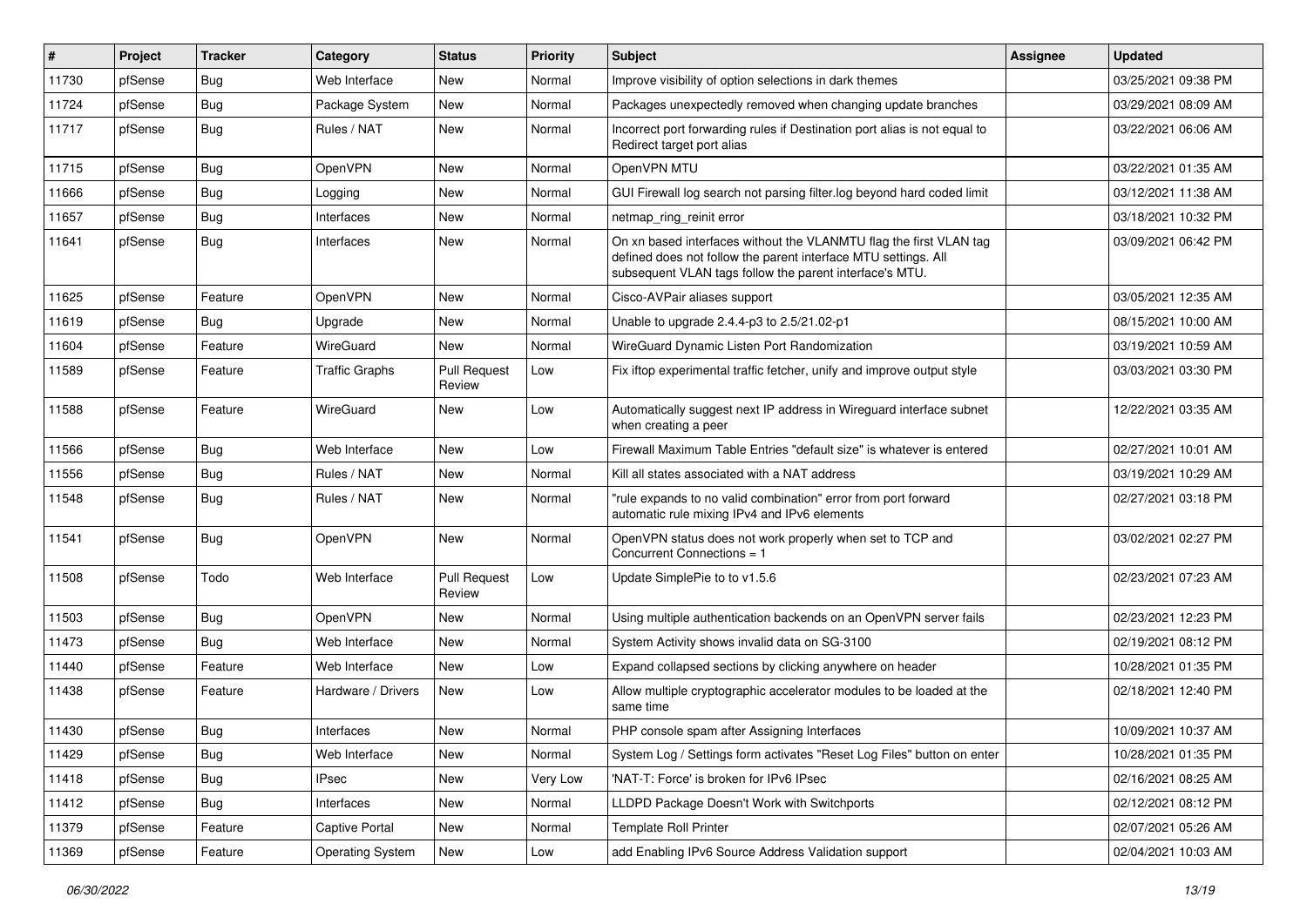| $\pmb{\sharp}$ | Project | <b>Tracker</b> | Category                            | <b>Status</b> | <b>Priority</b> | Subject                                                                                                                          | <b>Assignee</b> | <b>Updated</b>      |
|----------------|---------|----------------|-------------------------------------|---------------|-----------------|----------------------------------------------------------------------------------------------------------------------------------|-----------------|---------------------|
| 11363          | pfSense | <b>Bug</b>     | Installer                           | New           | Normal          | Clean Install 2.5.0 fails due to hardware incompability                                                                          |                 | 02/04/2021 11:06 AM |
| 11335          | pfSense | Bug            | Interfaces                          | New           | Normal          | Spoofing the MAC on a LAGG interface does not work for some NIC<br>types.                                                        |                 | 01/29/2021 09:10 AM |
| 11324          | pfSense | Feature        | Logging                             | <b>New</b>    | Normal          | Separate syslog "Remote log servers" Parameters                                                                                  |                 | 01/27/2021 10:47 AM |
| 11302          | pfSense | Feature        | WireGuard                           | New           | Normal          | WireGuard XMLRPC sync                                                                                                            |                 | 03/19/2021 10:59 AM |
| 11280          | pfSense | Todo           | WireGuard                           | New           | Normal          | Add WireGuard to ALTQ list                                                                                                       |                 | 04/27/2021 12:32 PM |
| 11270          | pfSense | Feature        | <b>VPN</b> (Multiple<br>Types)      | New           | Low             | Consider integrating Nebula mesh VPN                                                                                             |                 | 01/20/2021 03:34 PM |
| 11268          | pfSense | Bug            | Web Interface                       | New           | Normal          | Cookie named 'id' prevents Edit form fields being set properly                                                                   |                 | 09/03/2021 06:16 AM |
| 11262          | pfSense | Feature        | Rules / NAT                         | <b>New</b>    | Normal          | Time Based Rules - selects all days in the current month                                                                         |                 | 04/27/2021 12:32 PM |
| 11257          | pfSense | Feature        | Upgrade                             | New           | Normal          | Installed Packages: Update all button                                                                                            |                 | 01/18/2021 10:45 AM |
| 11243          | pfSense | Feature        | Interfaces                          | New           | Normal          | individual pfctl snort2c tables per interface only blocking IPs for<br>specific interface when a rule triggers in snort/suricata |                 | 01/14/2021 03:02 PM |
| 11232          | pfSense | Bug            | <b>Operating System</b>             | New           | Normal          | Fix pfSense_fsync                                                                                                                |                 | 01/08/2021 08:53 AM |
| 11213          | pfSense | Feature        | Gateways                            | New           | Low             | Option to mark gateway as down directly from Table                                                                               |                 | 01/03/2021 07:09 AM |
| 11203          | pfSense | Bug            | Certificates                        | <b>New</b>    | Normal          | certificate manager very slow                                                                                                    |                 | 12/31/2020 11:57 AM |
| 11192          | pfSense | Bug            | <b>Traffic Shaper</b><br>(Limiters) | Feedback      | Normal          | Using Limiters causes out of order packets within one TCP or UDP<br>flow                                                         |                 | 01/06/2021 12:09 AM |
| 11189          | pfSense | Feature        | Captive Portal                      | New           | Normal          | Captive Portal - Tarpit option                                                                                                   |                 | 12/23/2020 06:44 PM |
| 11184          | pfSense | Bug            | FreeBSD                             | <b>New</b>    | Normal          | PF: State policy cannot be configurable                                                                                          |                 | 02/09/2021 02:43 AM |
| 11177          | pfSense | Bug            | <b>Dynamic DNS</b>                  | New           | Normal          | DDNSv6 not using Check IP Services                                                                                               |                 | 12/21/2020 05:02 AM |
| 11174          | pfSense | Bug            | <b>Traffic Shaper</b><br>(ALTQ)     | Feedback      | Normal          | Incorrect traffic shaping on pppoe interface                                                                                     |                 | 12/21/2020 11:21 PM |
| 11169          | pfSense | Feature        | Interfaces                          | <b>New</b>    | Very Low        | Changing interface index order                                                                                                   |                 | 12/17/2020 05:44 AM |
| 11149          | pfSense | Bug            | <b>DHCP Relay</b>                   | New           | Normal          | DHCP relay won't start with DHCP server behind gateway                                                                           |                 | 03/22/2021 05:13 AM |
| 11147          | pfSense | Bug            | <b>Dynamic DNS</b>                  | <b>New</b>    | Normal          | Domeneshop DynDNS IPv4 and IPv6                                                                                                  |                 | 12/09/2020 11:47 PM |
| 11139          | pfSense | Documentation  | Interfaces                          | New           | Normal          | <b>Bridges and VLANs</b>                                                                                                         |                 | 12/07/2020 12:32 PM |
| 11110          | pfSense | <b>Bug</b>     | Backup / Restore                    | New           | Normal          | Backup file should be checked before restoring a specific area                                                                   |                 | 12/05/2020 02:50 PM |
| 11093          | pfSense | Bug            | Wireless                            | New           | Low             | ral(4) driver non-functional in arm64                                                                                            |                 | 11/21/2020 10:45 AM |
| 11084          | pfSense | Feature        | Dynamic DNS                         | New           | Normal          | Dynamic DNS include option to specify virtual IP addresses                                                                       |                 | 11/19/2020 01:26 PM |
| 11056          | pfSense | Feature        | Interfaces                          | New           | Normal          | Add option to disable flow-control on interfaces in GUI                                                                          |                 | 11/11/2020 04:41 PM |
| 11004          | pfSense | Feature        | DHCP (IPv4)                         | New           | Low             | DHCP reservations with no IP address show entries in DHCP leases                                                                 |                 | 10/26/2020 07:22 AM |
| 10995          | pfSense | Feature        | <b>Operating System</b>             | New           | Low             | Remove VMware MSI-X from the PCI blacklist.                                                                                      |                 | 10/20/2020 11:40 AM |
| 10980          | pfSense | <b>Bug</b>     | <b>Operating System</b>             | New           | Normal          | rc.local is executed at login by rc.initial, and not at boot time.                                                               |                 | 10/19/2020 09:39 AM |
| 10962          | pfSense | Feature        | Dynamic DNS                         | New           | Normal          | Add Cpanel support for Dynamic DNS Clients                                                                                       |                 | 12/28/2020 01:56 PM |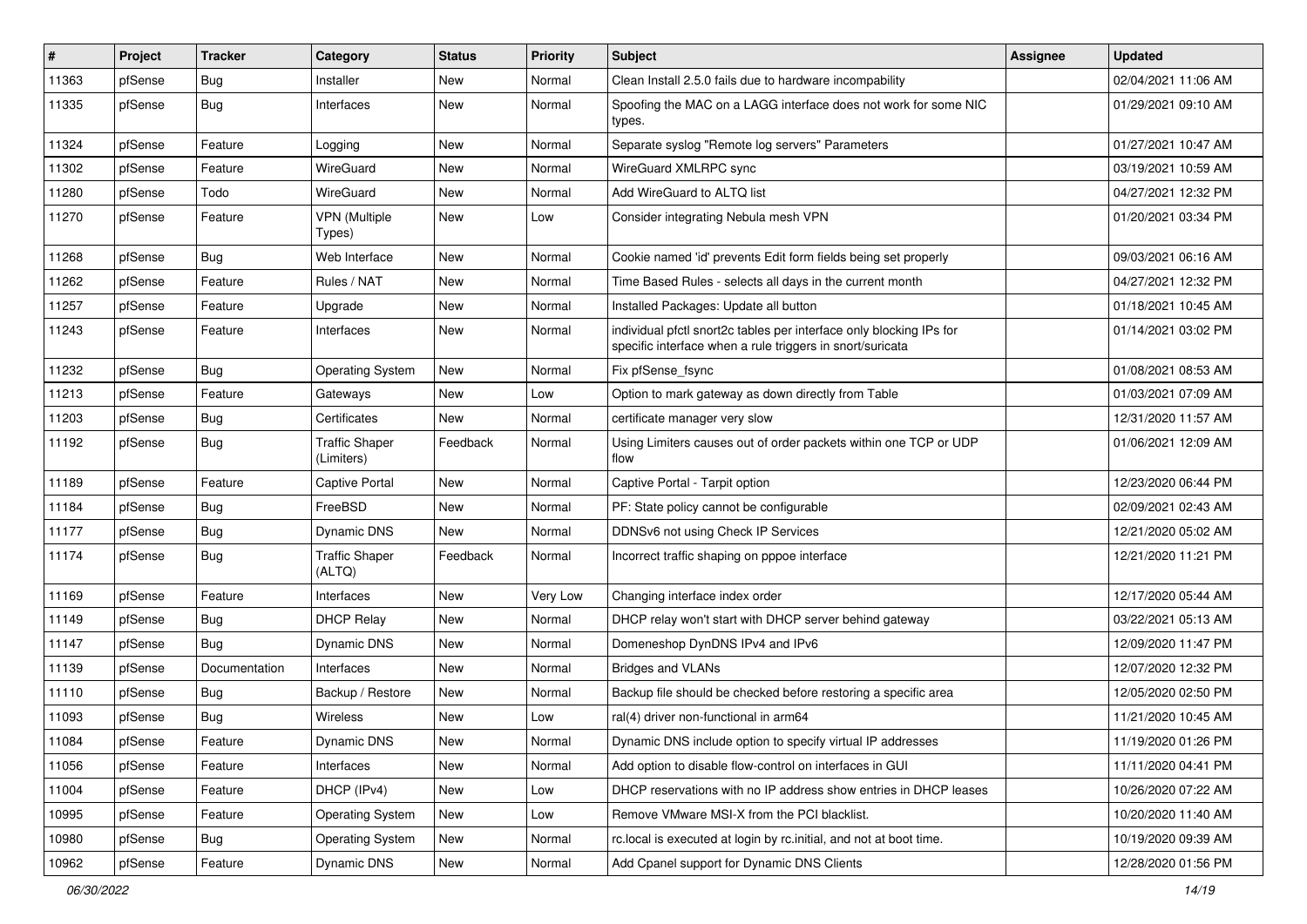| #     | Project | <b>Tracker</b> | Category                        | <b>Status</b> | <b>Priority</b> | <b>Subject</b>                                                                                      | Assignee | <b>Updated</b>      |
|-------|---------|----------------|---------------------------------|---------------|-----------------|-----------------------------------------------------------------------------------------------------|----------|---------------------|
| 10959 | pfSense | <b>Bug</b>     | <b>Traffic Graphs</b>           | Feedback      | Low             | Traffic graph stopped on interface used via netmap                                                  |          | 02/22/2021 02:57 AM |
| 10952 | pfSense | <b>Bug</b>     | Rules / NAT                     | <b>New</b>    | Low             | Inconsistency in Subnet Defaults Between Firewall Rules and Interface<br><b>Address Assignments</b> |          | 10/09/2020 12:50 PM |
| 10918 | pfSense | Feature        | Aliases / Tables                | New           | Low             | IP Aliases de-duplication                                                                           |          | 12/13/2020 11:37 PM |
| 10890 | pfSense | Feature        | Interfaces                      | <b>New</b>    | Normal          | Allow multiple assigned interfaces to track status of a single switch<br>port                       |          | 09/14/2020 07:20 AM |
| 10843 | pfSense | Feature        | Authentication                  | <b>New</b>    | Normal          | Allow user manager settings to specify multiple authentication servers                              |          | 01/13/2022 07:22 AM |
| 10839 | pfSense | Feature        | <b>Traffic Shaper</b><br>(ALTQ) | New           | Normal          | Add popular messengers to the Traffic Shaper Wizard                                                 |          | 08/18/2020 10:07 AM |
| 10833 | pfSense | Bug            | Configuration<br>Backend        | New           | Normal          | unbound exits on configuration error when link status flaps on LAN<br>interface                     |          | 08/13/2020 11:53 PM |
| 10822 | pfSense | <b>Bug</b>     | DHCP (IPv6)                     | New           | Normal          | Deprecated IPv6 prefix won't be announced as deprecated to clients                                  |          | 08/10/2020 09:23 AM |
| 10805 | pfSense | Feature        | Hardware / Drivers              | New           | Normal          | Intel QAT (QuickAssist) encryption support for PfSense                                              |          | 07/31/2020 03:13 PM |
| 10802 | pfSense | Feature        | DHCP (IPv4)                     | New           | Very Low        | Seperator for DHCP Static Mapped leases                                                             |          | 07/31/2020 10:30 AM |
| 10765 | pfSense | <b>Bug</b>     | Authentication                  | New           | Normal          | Ampersands in Idap extended query are escaped twice                                                 |          | 09/02/2020 07:55 AM |
| 10732 | pfSense | Feature        | <b>High Availability</b>        | New           | Very Low        | Warning banner for secondary HA node                                                                |          | 12/23/2021 03:34 AM |
| 10731 | pfSense | Feature        | <b>XMLRPC</b>                   | New           | Very Low        | XML-sync primary/secondary config flag                                                              |          | 07/06/2020 03:52 PM |
| 10729 | pfSense | <b>Bug</b>     | Package System                  | New           | Normal          | Certificate verification failed for pkg.freebsd.org                                                 |          | 07/05/2020 01:12 AM |
| 10726 | pfSense | <b>Bug</b>     | Rules / NAT                     | New           | Normal          | Sticky-connections option is bugged - sticky-address cannot be<br>redefined                         |          | 11/12/2020 10:12 AM |
| 10718 | pfSense | Feature        | Notifications                   | <b>New</b>    | Normal          | Email notifications - add new field to enter a from: name                                           |          | 07/01/2020 09:08 AM |
| 10715 | pfSense | <b>Bug</b>     | <b>DHCP Relay</b>               | <b>New</b>    | Normal          | DHCPv6 relay always uses the "first" IPv6 address of an interface                                   |          | 06/29/2020 05:01 AM |
| 10714 | pfSense | Bug            | DHCP (IPv6)                     | <b>New</b>    | Normal          | radvd only gives out the prefix of the "first" IPv6 address of an<br>interface                      |          | 10/06/2020 01:03 PM |
| 10712 | pfSense | Bug            | Rules / NAT                     | New           | Normal          | default allow LAN IPv6 to any" rule does not work right after boot<br>when using IPv6 PD            |          | 06/30/2020 12:17 AM |
| 10701 | pfSense | Bug            | Web Interface                   | New           | Very Low        | Firewall Log too wide with Rule Description Column                                                  |          | 06/25/2020 07:36 AM |
| 10690 | pfSense | Bug            | Installer                       | New           | Low             | Not possible to make UFS install on ZFS formatted drive                                             |          | 04/21/2022 12:39 PM |
| 10671 | pfSense | <b>Bug</b>     | <b>Operating System</b>         | New           | Normal          | pfsense 2.4.5 1 does not boot on Gen2 2012R2 HyperV VM                                              |          | 05/09/2021 06:39 AM |
| 10651 | pfSense | Feature        | OpenVPN                         | New           | Normal          | Remove/replace deprecated OpenVPN options                                                           |          | 06/10/2020 11:32 AM |
| 10645 | pfSense | Feature        | Package System                  | New           | Very Low        | Choosing active repo after restoring config but before starting pkgs<br>auto-installing             |          | 09/22/2020 01:04 PM |
| 10624 | pfSense | <b>Bug</b>     | <b>DNS Resolver</b>             | New           | Normal          | Unbound configuration memory leak with python module $+$ register<br>DHCP leases active             |          | 02/26/2021 10:27 AM |
| 10621 | pfSense | Feature        | Hardware / Drivers              | Feedback      | Normal          | Update system.inc/system identify specific platform() update to<br>accommodate AWS, Azure and GCP   |          | 06/02/2020 03:16 PM |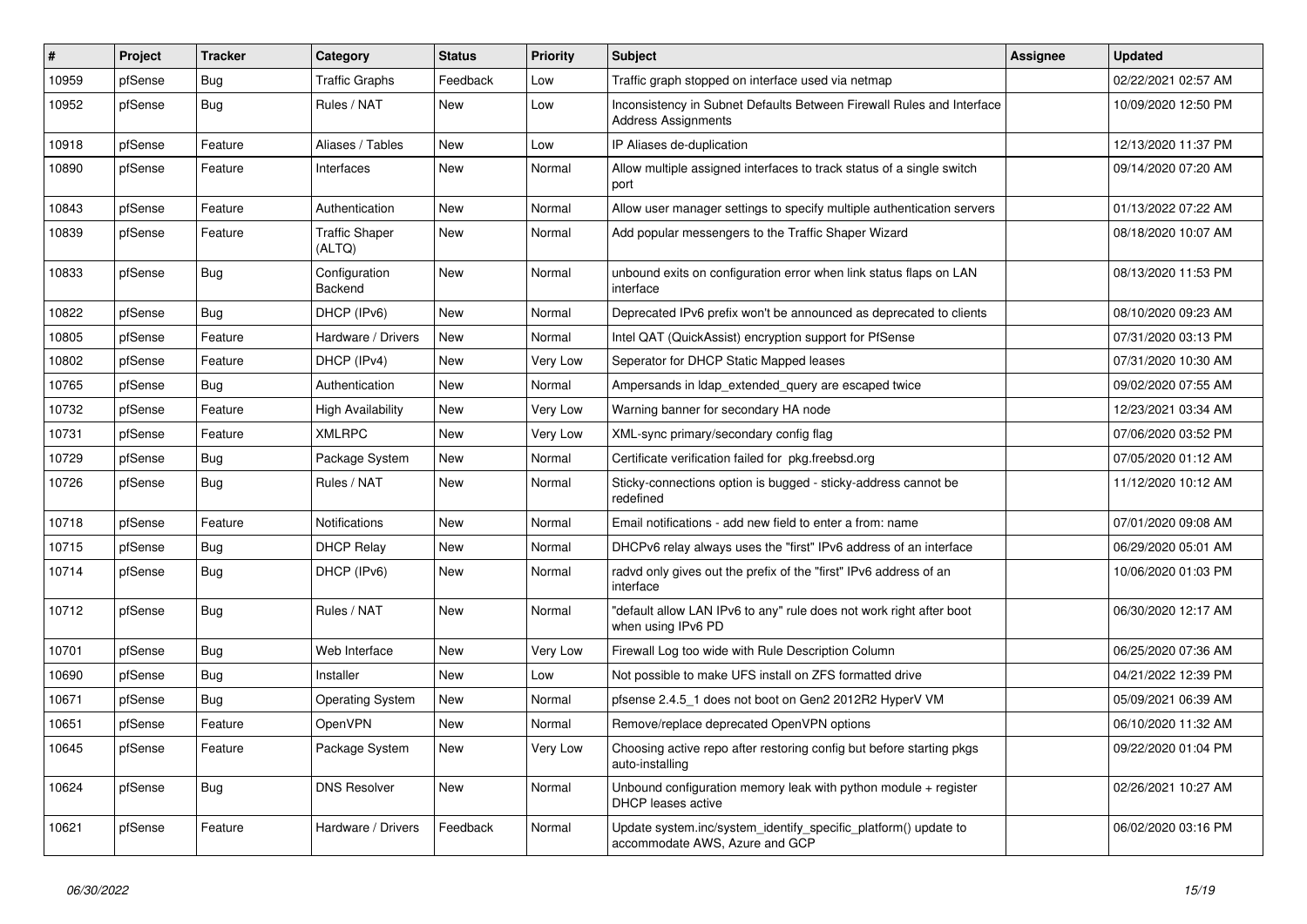| #     | Project | <b>Tracker</b> | Category                     | <b>Status</b> | <b>Priority</b> | <b>Subject</b>                                                                                                    | <b>Assignee</b> | <b>Updated</b>      |
|-------|---------|----------------|------------------------------|---------------|-----------------|-------------------------------------------------------------------------------------------------------------------|-----------------|---------------------|
| 10584 | pfSense | <b>Bug</b>     | Hardware / Drivers           | New           | Normal          | SG-3100 with M.2: shutdown instead of reboot                                                                      |                 | 07/21/2020 03:08 AM |
| 10581 | pfSense | Feature        | Logging                      | New           | Normal          | Provide ability to disable nginx access logging to remote syslog server                                           |                 | 05/21/2020 08:36 PM |
| 10577 | pfSense | <b>Bug</b>     | Hardware / Drivers           | Feedback      | Normal          | intel x553 (c3000 chipset) loading x520 driver                                                                    |                 | 05/28/2020 03:59 AM |
| 10544 | pfSense | <b>Bug</b>     | User Manager /<br>Privileges | New           | Normal          | It's not possible to add a user to group operator using the gui                                                   |                 | 04/21/2022 12:39 PM |
| 10530 | pfSense | <b>Bug</b>     | Upgrade                      | New           | Normal          | Convert config version to be based on product version                                                             |                 | 04/21/2022 12:39 PM |
| 10514 | pfSense | Feature        | Web Interface                | New           | Normal          | Add to every page an unparsed Notes field for administrative reference                                            |                 | 04/30/2020 06:32 PM |
| 10513 | pfSense | <b>Bug</b>     | Rules / NAT                  | <b>New</b>    | Normal          | State issues with policy routing and HA failover                                                                  |                 | 04/21/2022 12:39 PM |
| 10493 | pfSense | Bug            | <b>IPsec</b>                 | New           | Normal          | filter_get_vpns_list() issues                                                                                     |                 | 05/06/2020 01:07 AM |
| 10468 | pfSense | Feature        | Web Interface                | New           | Normal          | Allow to download log files from WebGUI                                                                           |                 | 04/17/2020 06:17 AM |
| 10467 | pfSense | Feature        | Notifications                | New           | Very Low        | Email alert functionality for system health                                                                       |                 | 05/21/2020 06:02 AM |
| 10464 | pfSense | Todo           | Upgrade                      | New           | Low             | Disallow package updates when a system update is available                                                        |                 | 04/21/2022 12:39 PM |
| 10446 | pfSense | Feature        | Rules / NAT                  | New           | Very Low        | VIP address is not shown in firewall rules                                                                        |                 | 06/09/2022 02:07 PM |
| 10404 | pfSense | Feature        | <b>NTPD</b>                  | New           | Normal          | Consider using chrony for NTP services                                                                            |                 | 11/23/2021 06:59 PM |
| 10401 | pfSense | Feature        | Dashboard                    | New           | Normal          | Request: ability to sort/separate stopped/running Service(s) on<br>Dashboard -> Services Status widget            |                 | 03/31/2020 04:48 PM |
| 10395 | pfSense | Feature        | Dashboard                    | New           | Low             | Add Dashboard System Information support for more PC Engines APU<br>boards                                        |                 | 02/17/2022 01:02 AM |
| 10352 | pfSense | Bug            | Authentication               | New           | Very Low        | RADIUS authentication fails with MSCHAPv1 or MSCHAPv2 when<br>passwords contain international characters          |                 | 06/20/2022 04:04 PM |
| 10345 | pfSense | Feature        | DHCP (IPv4)                  | New           | Normal          | DHCP lease distinction between online and offline                                                                 |                 | 03/16/2020 07:56 AM |
| 10342 | pfSense | <b>Bug</b>     | <b>DNS Resolver</b>          | New           | Normal          | Unbound domain overrides stop resolving periodically. They only<br>resume after the service has been restarted.   |                 | 03/13/2020 10:35 AM |
| 10325 | pfSense | Bug            | <b>Notifications</b>         | New           | Normal          | System/Advanced/Notifications/E-Mail - SMTP Notification E-Mail auth<br>password Unexpected Bahaviour             |                 | 10/30/2020 08:17 AM |
| 10312 | pfSense | Feature        | Rules / NAT                  | <b>New</b>    | Low             | Reordering of NAT rules without dragging                                                                          |                 | 03/03/2020 07:28 AM |
| 10311 | pfSense | <b>Bug</b>     | OpenVPN                      | New           | Normal          | Too low net.link.ifqmaxlen causes packet drop under load when using<br>OpenVPN inside bridge interface under load |                 | 08/10/2021 03:10 AM |
| 10310 | pfSense | Bug            | Upgrade                      | New           | Normal          | Systems with low RAM and several packages may temporarily fail to<br>load large tables after an upgrade           |                 | 03/03/2020 07:55 AM |
| 10290 | pfSense | Feature        | Aliases / Tables             | New           | Very Low        | Firewall Aliases Add button on top of list                                                                        |                 | 07/10/2021 01:03 PM |
| 10280 | pfSense | Feature        | Dashboard                    | New           | Low             | <b>DHCP Leases widget</b>                                                                                         |                 | 11/07/2020 09:18 PM |
| 10277 | pfSense | <b>Bug</b>     | Web Interface                | New           | Normal          | Sorting the log entries does not use year value                                                                   |                 | 02/24/2020 07:46 AM |
| 10271 | pfSense | <b>Bug</b>     | Web Interface                | New           | Normal          | Large number of VLAN/LANs make "Interfaces" menu hard to access                                                   |                 | 02/20/2020 04:46 AM |
| 10258 | pfSense | Feature        | Certificates                 | New           | Very Low        | allow to sign CA                                                                                                  |                 | 02/20/2020 04:20 AM |
| 10250 | pfSense | Feature        | DHCP (IPv4)                  | New           | Very Low        | DHCP lease view by interface                                                                                      |                 | 02/11/2020 07:47 AM |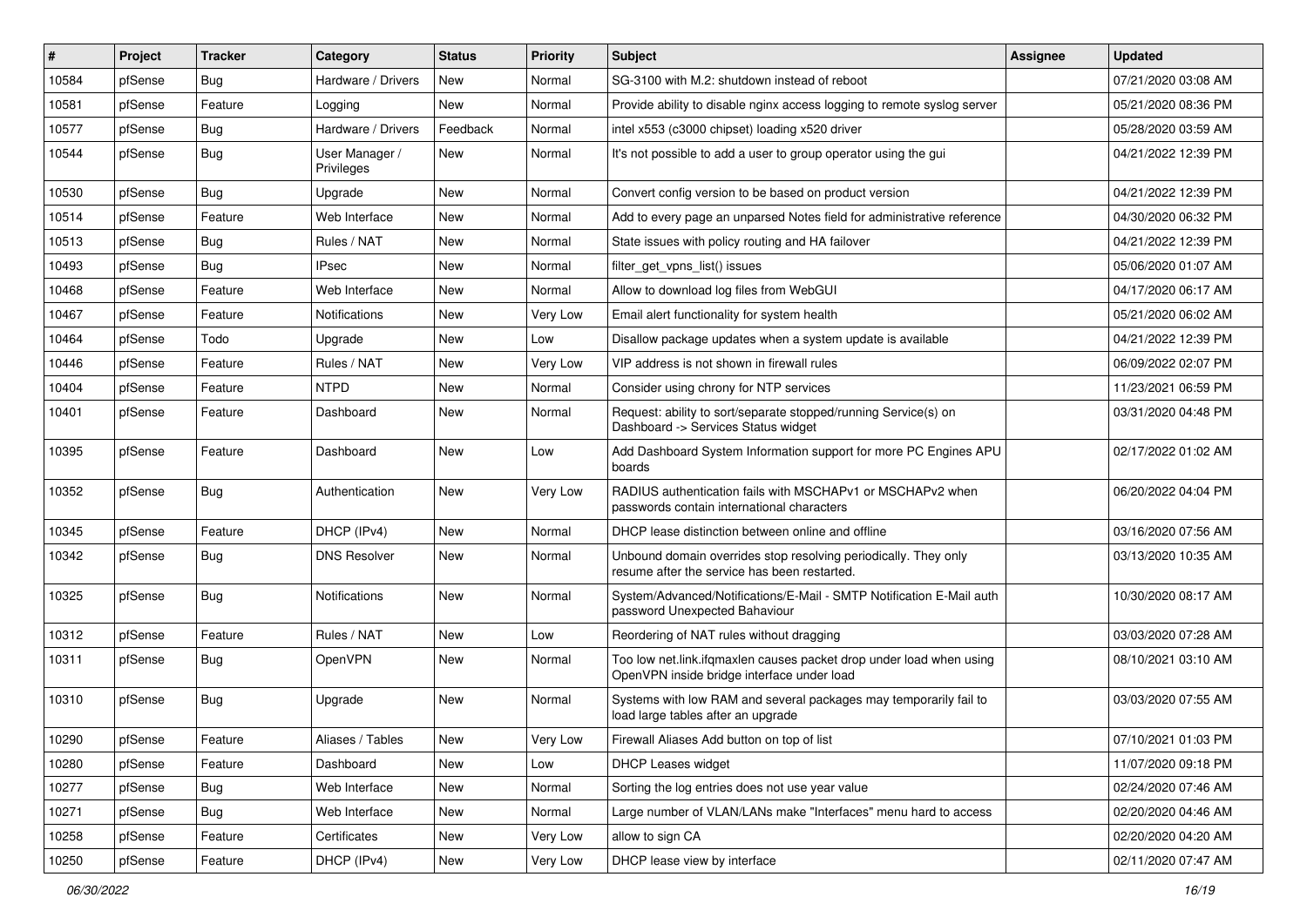| $\vert$ # | Project | <b>Tracker</b> | Category                | <b>Status</b> | <b>Priority</b> | Subject                                                                                     | <b>Assignee</b> | <b>Updated</b>      |
|-----------|---------|----------------|-------------------------|---------------|-----------------|---------------------------------------------------------------------------------------------|-----------------|---------------------|
| 10238     | pfSense | Feature        | <b>Operating System</b> | New           | Very Low        | Periodic Scrub of ZFS filesystem                                                            |                 | 12/31/2020 03:02 PM |
| 10237     | pfSense | Feature        | Upgrade                 | New           | Normal          | Take ZFS snapshot on Upgrade                                                                |                 | 04/07/2020 03:58 PM |
| 10223     | pfSense | Feature        | Interfaces              | New           | Normal          | Add the ability to create additional loopback interfaces                                    |                 | 12/15/2020 04:35 PM |
| 10204     | pfSense | Feature        | Interfaces              | New           | Low             | Possible clarification of Track IPv6 Interface Subnet ID                                    |                 | 01/23/2020 01:04 PM |
| 10150     | pfSense | Bug            | <b>IGMP Proxy</b>       | New           | Normal          | IGMP Proxy does not scale to hundreds of streams                                            |                 | 01/03/2020 02:56 AM |
| 10144     | pfSense | Feature        | Web Interface           | New           | Low             | Default Sort Order, DHCP Leases                                                             |                 | 12/31/2019 06:47 PM |
| 10143     | pfSense | <b>Bug</b>     | <b>DNS Resolver</b>     | New           | Normal          | System hostname DNS entry is assigned to the wrong IP on multi-wan<br>setups                |                 | 12/31/2019 02:33 PM |
| 10137     | pfSense | Feature        | Package System          | New           | Normal          | net-mgmt/arpwatch: Update to 3.0                                                            |                 | 12/30/2019 05:16 PM |
| 10000     | pfSense | Bug            | Dynamic DNS             | New           | Normal          | Azure Dynamic DNS A and AAAA Records for Apex Zone                                          |                 | 03/31/2020 09:03 AM |
| 9942      | pfSense | Feature        | <b>Operating System</b> | New           | Normal          | Give pfSense the possibility to change the keyboard Layout for<br>console users             |                 | 01/22/2021 02:33 AM |
| 9937      | pfSense | Feature        | Authentication          | New           | Normal          | OpenVPN Login User Privilege                                                                |                 | 11/29/2019 08:46 AM |
| 9887      | pfSense | Bug            | Rules / NAT             | New           | Low             | Rule separator positions change when deleting multiple rules                                |                 | 06/28/2022 12:01 PM |
| 9876      | pfSense | Feature        | <b>Operating System</b> | New           | Normal          | PFsense on KVM: Web interface hint to disable "Hardware Checksum<br>Offloading'             |                 | 07/03/2020 07:11 AM |
| 9857      | pfSense | Feature        | <b>IPsec</b>            | <b>New</b>    | Normal          | IPsec Down/Up SMTP Notifications                                                            |                 | 08/31/2021 08:07 AM |
| 9838      | pfSense | Feature        | OpenVPN                 | New           | Normal          | PKCS11 support                                                                              |                 | 10/20/2019 02:12 PM |
| 9837      | pfSense | Bug            | Interfaces              | New           | Very Low        | ipv6 is not completely disabled on the interfaces                                           |                 | 10/24/2019 01:16 AM |
| 9805      | pfSense | Bug            | <b>Dynamic DNS</b>      | New           | Normal          | dynDNS cloudflare multiple entries                                                          |                 | 10/02/2019 04:51 PM |
| 9800      | pfSense | Feature        | Hardware / Drivers      | <b>New</b>    | Normal          | Add toggle for net.isr.dispatch=deferred in GUI                                             |                 | 09/29/2019 06:18 AM |
| 9775      | pfSense | Feature        | Backup / Restore        | New           | Normal          | AutoConfigBackup - Rolling per day/hour cap on changes, retention<br>policy                 |                 | 09/20/2019 09:19 AM |
| 9755      | pfSense | Bug            | Package System          | New           | Very Low        | package description wrong link<br>https://www.freshports.org/security/openvpn-client-export |                 | 09/13/2019 07:22 AM |
| 9737      | pfSense | <b>Bug</b>     | <b>Traffic Graphs</b>   | <b>New</b>    | Normal          | traffic-graphs.js shows incorrect units inside the chart                                    |                 | 09/09/2019 06:35 AM |
| 9732      | pfSense | Feature        | DHCP (IPv4)             | New           | Normal          | System UTC time offset in DHCP Option 2                                                     |                 | 09/06/2019 08:39 PM |
| 9718      | pfSense | Feature        | Diagnostics             | New           | Low             | Make diag_states_summary table sortable                                                     |                 | 10/06/2020 09:12 AM |
| 9717      | pfSense | Feature        | Web Interface           | New           | Low             | Search box for pfsense?                                                                     |                 | 07/05/2020 02:14 PM |
| 9698      | pfSense | Bug            | RRD Graphs              | New           | Normal          | Monitoring graphs do not retain state after auto-refresh                                    |                 | 08/26/2019 02:09 AM |
| 9690      | pfSense | Bug            | Interfaces              | New           | Normal          | Ethernet flow control should be disabled by default                                         |                 | 08/19/2019 06:45 PM |
| 9680      | pfSense | Feature        | <b>DHCP Relay</b>       | New           | Normal          | Seperate DHCP Server and relay per interface                                                |                 | 02/27/2020 10:47 AM |
| 9677      | pfSense | <b>Bug</b>     | Dashboard               | New           | Normal          | Dashboard hangs when widget needs data from a remote host which<br>is down                  |                 | 08/13/2019 09:15 AM |
| 9664      | pfSense | Bug            | Dynamic DNS             | New           | Normal          | DynDNS and Dual-wan problem with CloudFlare (works with No-Ip)                              |                 | 08/03/2019 10:00 AM |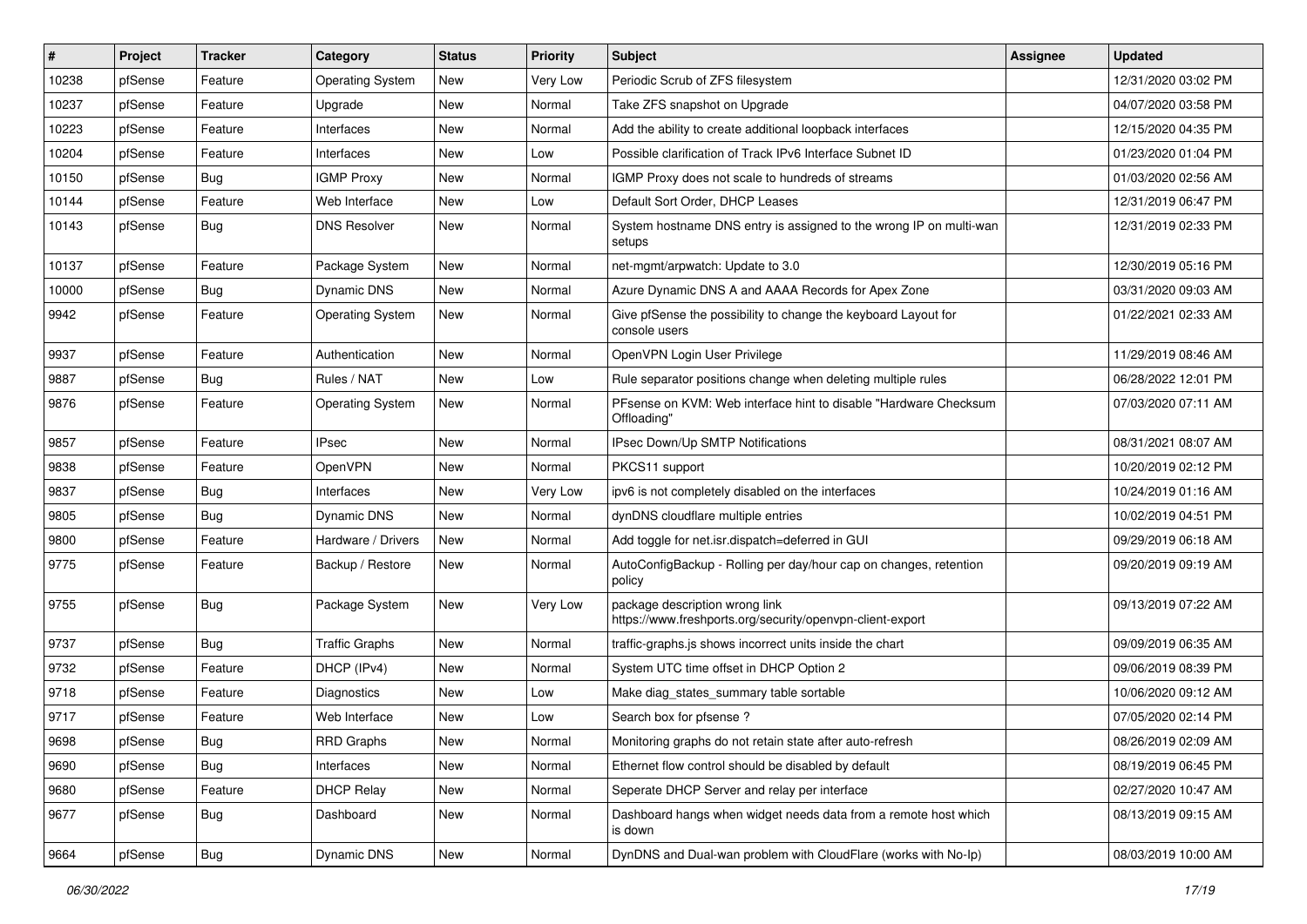| #    | Project | <b>Tracker</b> | Category                     | <b>Status</b> | <b>Priority</b> | <b>Subject</b>                                                                                                       | Assignee | <b>Updated</b>      |
|------|---------|----------------|------------------------------|---------------|-----------------|----------------------------------------------------------------------------------------------------------------------|----------|---------------------|
| 9654 | pfSense | <b>Bug</b>     | <b>DNS Resolver</b>          | New           | Normal          | After reboot, the DNS resolver must be restarted before it will advertise<br>the ipv6 DNS address of the router.     |          | 11/20/2020 03:12 AM |
| 9650 | pfSense | Bug            | Gateways                     | New           | Normal          | IPv6 connection drops (ir-)regular on Kabelvodafone (German cable<br>ISP)                                            |          | 07/27/2019 07:14 AM |
| 9633 | pfSense | Feature        | <b>PPPoE Server</b>          | New           | Normal          | PPPoE/L2TP Server Status Page                                                                                        |          | 10/09/2021 12:05 PM |
| 9627 | pfSense | Feature        | <b>Captive Portal</b>        | New           | Normal          | Captive Portal only shows authenticated users                                                                        |          | 08/14/2019 02:48 PM |
| 9626 | pfSense | Bug            | Web Interface                | New           | Normal          | When deny write permission is assigned to a user, there is no error<br>feedback if the user tries to write something |          | 06/25/2022 05:41 PM |
| 9621 | pfSense | Feature        | User Manager /<br>Privileges | <b>New</b>    | Normal          | More convenient deletion of single user privileges                                                                   |          | 07/09/2019 03:09 AM |
| 9617 | pfSense | Feature        | <b>PPP</b> Interfaces        | <b>New</b>    | Normal          | PPPoE Static IP Configuration in GUI                                                                                 |          | 10/15/2021 08:52 PM |
| 9591 | pfSense | Feature        | Rules / NAT                  | New           | Normal          | Add under firewall rules a search box                                                                                |          | 08/14/2019 02:39 PM |
| 9585 | pfSense | Bug            | Interfaces                   | New           | Normal          | 6RD: Unable to reach hosts on within same 6rd-domain                                                                 |          | 08/14/2019 02:39 PM |
| 9575 | pfSense | Feature        | DHCP (IPv6)                  | New           | Very Low        | RFC 7078 - Distributing Address Selection Policy Using DHCPv6                                                        |          | 08/14/2019 02:39 PM |
| 9574 | pfSense | Feature        | Package System               | New           | Normal          | Show changelog at package upgrade                                                                                    |          | 06/02/2019 04:35 AM |
| 9566 | pfSense | Bug            | <b>Traffic Graphs</b>        | New           | Normal          | Traffic graph displays traffic incorrectly                                                                           |          | 11/18/2019 07:54 AM |
| 9544 | pfSense | Feature        | Routing                      | New           | Normal          | Enable RADIX MPATH                                                                                                   |          | 04/21/2022 12:39 PM |
| 9536 | pfSense | Feature        | DHCP (IPv6)                  | New           | Normal          | Support dynamic prefix in DHCPv6 Server                                                                              |          | 05/25/2022 04:27 AM |
| 9504 | pfSense | Bug            | <b>Dynamic DNS</b>           | New           | Normal          | Multiple Dynamic DNS update notifications for the same interface, not<br>differentiated by the hostname              |          | 05/07/2019 07:46 AM |
| 9485 | pfSense | Bug            | User Manager /<br>Privileges | New           | Normal          | password match error on system_usermanager causes Group<br>membership to be reset.                                   |          | 04/26/2019 08:52 AM |
| 9464 | pfSense | Feature        | Interfaces                   | New           | Normal          | Marvell 6000 -- netgate hardware (e.g.: XG-7100, XG-3100) internal<br>switch LACP support                            |          | 04/08/2019 07:58 AM |
| 9453 | pfSense | Bug            | <b>LAGG Interfaces</b>       | New           | Normal          | VLAN Interfaces on LAGG get orphaned at boot                                                                         |          | 08/21/2019 11:16 AM |
| 9436 | pfSense | Feature        | <b>DNS Resolver</b>          | New           | Normal          | Unbound: enable dnstap support                                                                                       |          | 03/27/2019 07:54 PM |
| 9384 | pfSense | Bug            | Interfaces                   | Confirmed     | Normal          | devd putting "\$" before variable contents when using single quotes                                                  |          | 04/21/2022 12:39 PM |
| 9353 | pfSense | <b>Bug</b>     | Dashboard                    | New           | Low             | PHPSession errors from limited access to dashboard and widgets                                                       |          | 10/06/2020 09:31 AM |
| 9344 | pfSense | Bug            | Translations                 | New           | Normal          | OpenVPN click NCP Algorithms will always go to DH Parameters<br>website(in Chinese-Taiwan)                           |          | 10/21/2021 03:48 AM |
| 9343 | pfSense | <b>Bug</b>     | DHCP (IPv4)                  | New           | Normal          | diag_arp.php times out with large DHCPD leases table                                                                 |          | 08/14/2019 01:19 PM |
| 9338 | pfSense | <b>Bug</b>     | <b>IGMP Proxy</b>            | New           | Normal          | igmpproxy ignoring downstream vlan interface                                                                         |          | 02/22/2019 03:48 AM |
| 9336 | pfSense | Feature        | Notifications                | New           | Very Low        | Make Dynamic DNS update notification e-mail optional                                                                 |          | 02/18/2019 11:49 AM |
| 9295 | pfSense | <b>Bug</b>     | PPPoE Server                 | New           | Very High       | IPv6 PD does not work with PPPOE (Server & Client)                                                                   |          | 05/15/2022 10:53 AM |
| 9293 | pfSense | Feature        | Web Interface                | New           | Low             | Provide WebUI message (banner) prior to login                                                                        |          | 08/14/2019 02:39 PM |
| 9288 | pfSense | Feature        | Authentication               | New           | Normal          | SSHGuard add pfSense signature in standard                                                                           |          | 08/14/2019 01:19 PM |